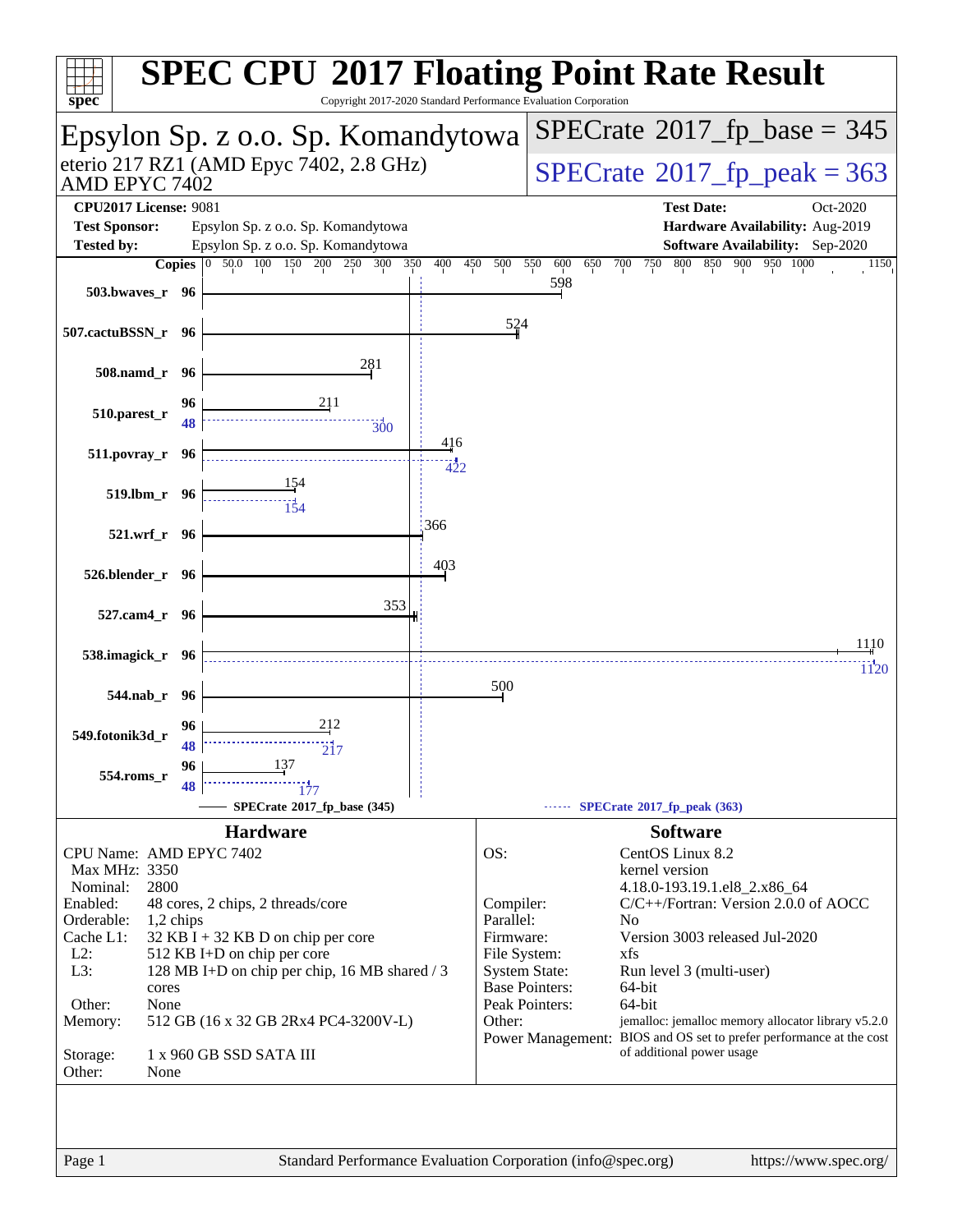

Copyright 2017-2020 Standard Performance Evaluation Corporation

| Epsylon Sp. z o.o. Sp. Komandytowa                                                                                                      |               |                |            |                                                                                                          |            |                       |            | $SPECTate$ <sup>®</sup> 2017_fp_base = 345 |                                |              |                                        |              |                |              |  |
|-----------------------------------------------------------------------------------------------------------------------------------------|---------------|----------------|------------|----------------------------------------------------------------------------------------------------------|------------|-----------------------|------------|--------------------------------------------|--------------------------------|--------------|----------------------------------------|--------------|----------------|--------------|--|
| eterio 217 RZ1 (AMD Epyc 7402, 2.8 GHz)<br>AMD EPYC 7402                                                                                |               |                |            |                                                                                                          |            |                       |            |                                            | $SPECrate@2017_fp\_peak = 363$ |              |                                        |              |                |              |  |
| <b>CPU2017 License: 9081</b>                                                                                                            |               |                |            |                                                                                                          |            |                       |            |                                            | <b>Test Date:</b>              |              | Oct-2020                               |              |                |              |  |
| <b>Test Sponsor:</b>                                                                                                                    |               |                |            | Epsylon Sp. z o.o. Sp. Komandytowa                                                                       |            |                       |            |                                            |                                |              | Hardware Availability: Aug-2019        |              |                |              |  |
| <b>Tested by:</b>                                                                                                                       |               |                |            | Epsylon Sp. z o.o. Sp. Komandytowa                                                                       |            |                       |            |                                            |                                |              | <b>Software Availability:</b> Sep-2020 |              |                |              |  |
| <b>Results Table</b>                                                                                                                    |               |                |            |                                                                                                          |            |                       |            |                                            |                                |              |                                        |              |                |              |  |
| <b>Base</b><br><b>Peak</b>                                                                                                              |               |                |            |                                                                                                          |            |                       |            |                                            |                                |              |                                        |              |                |              |  |
| <b>Benchmark</b>                                                                                                                        | <b>Copies</b> | <b>Seconds</b> | Ratio      | <b>Seconds</b>                                                                                           | Ratio      | <b>Seconds</b>        | Ratio      | <b>Copies</b>                              | <b>Seconds</b>                 | <b>Ratio</b> | <b>Seconds</b>                         | <b>Ratio</b> | <b>Seconds</b> | <b>Ratio</b> |  |
| 503.bwaves_r                                                                                                                            | 96            | 1610           | 598        | 1611                                                                                                     | 598        | 1611                  | 598        | 96                                         | 1610                           | 598          | 1611                                   | 598          | <b>1611</b>    | 598          |  |
| 507.cactuBSSN r<br>508.namd r                                                                                                           | 96            | 232            | 523        | 231<br>325                                                                                               | 526        | 232<br>324            | 524<br>282 | 96                                         | 232                            | 523          | 231                                    | 526<br>280   | 232<br>324     | 524<br>282   |  |
| 510.parest_r                                                                                                                            | 96<br>96      | 325<br>1190    | 281<br>211 | 1189                                                                                                     | 280<br>211 | 1190                  | 211        | 96<br>48                                   | 325<br>418                     | 281<br>300   | 325<br><b>418</b>                      | 300          | 419            | 300          |  |
| 511.povray_r                                                                                                                            | 96            | 539            | 416        | 543                                                                                                      | 413        | 539                   | 416        | 96                                         | 529                            | 423          | 531                                    | 422          | 532            | 421          |  |
| 519.lbm r                                                                                                                               | 96            | 660            | 153        | 659                                                                                                      | 154        | 658                   | 154        | 96                                         | 658                            | 154          | 658                                    | 154          | 657            | 154          |  |
| 521.wrf r                                                                                                                               | 96            | 587            | 366        | 588                                                                                                      | 366        | 587                   | 366        | 96                                         | 587                            | 366          | 588                                    | 366          | 587            | 366          |  |
| 526.blender_r                                                                                                                           | 96            | 361            | 404        | 363                                                                                                      | 403        | 363                   | 403        | 96                                         | 361                            | 404          | 363                                    | 403          | 363            | 403          |  |
| 527.cam4_r                                                                                                                              | 96            | 471            | 356        | 476                                                                                                      | 353        | 477                   | 352        | 96                                         | 471                            | 356          | 476                                    | 353          | 477            | 352          |  |
| 538.imagick_r                                                                                                                           | 96            | 226            | 1060       | 214                                                                                                      | 1120       | 215                   | 1110       | 96                                         | 213                            | 1120         | 214                                    | 1120         | 213            | 1120         |  |
| 544.nab_r                                                                                                                               | 96            | 323            | 500        | 323                                                                                                      | 501        | 324                   | 499        | 96                                         | 323                            | 500          | 323                                    | 501          | 324            | 499          |  |
| 549.fotonik3d_r                                                                                                                         | 96            | 1765           | 212        | 1766                                                                                                     | 212        | 1765                  | 212        | 48                                         | 864                            | 217          | 864                                    | 216          | 862            | 217          |  |
| 554.roms_r                                                                                                                              | 96            | 1130           | 135        | 1114                                                                                                     | 137        | 1117                  | 137        | 48                                         | 430                            | <b>177</b>   | 432                                    | 176          | 429            | 178          |  |
| $SPECrate$ <sup>®</sup> 2017_fp_base =                                                                                                  |               |                | 345        |                                                                                                          |            |                       |            |                                            |                                |              |                                        |              |                |              |  |
| $SPECrate^{\circ}2017$ _fp_peak =                                                                                                       |               |                | 363        |                                                                                                          |            |                       |            |                                            |                                |              |                                        |              |                |              |  |
|                                                                                                                                         |               |                |            | Results appear in the order in which they were run. Bold underlined text indicates a median measurement. |            |                       |            |                                            |                                |              |                                        |              |                |              |  |
|                                                                                                                                         |               |                |            |                                                                                                          |            | <b>Compiler Notes</b> |            |                                            |                                |              |                                        |              |                |              |  |
| The AMD64 AOCC Compiler Suite is available at                                                                                           |               |                |            |                                                                                                          |            |                       |            |                                            |                                |              |                                        |              |                |              |  |
| http://developer.amd.com/amd-aocc/                                                                                                      |               |                |            |                                                                                                          |            |                       |            |                                            |                                |              |                                        |              |                |              |  |
|                                                                                                                                         |               |                |            |                                                                                                          |            |                       |            |                                            |                                |              |                                        |              |                |              |  |
|                                                                                                                                         |               |                |            |                                                                                                          |            |                       |            |                                            |                                |              |                                        |              |                |              |  |
|                                                                                                                                         |               |                |            |                                                                                                          |            | <b>Submit Notes</b>   |            |                                            |                                |              |                                        |              |                |              |  |
| The config file option 'submit' was used.<br>'numactl' was used to bind copies to the cores.<br>See the configuration file for details. |               |                |            |                                                                                                          |            |                       |            |                                            |                                |              |                                        |              |                |              |  |
|                                                                                                                                         |               |                |            |                                                                                                          |            |                       |            |                                            |                                |              |                                        |              |                |              |  |

### **[Operating System Notes](http://www.spec.org/auto/cpu2017/Docs/result-fields.html#OperatingSystemNotes)**

'ulimit -s unlimited' was used to set environment stack size 'ulimit -l 2097152' was used to set environment locked pages in memory limit

runcpu command invoked through numactl i.e.: numactl --interleave=all runcpu <etc>

Set dirty\_ratio=8 to limit dirty cache to 8% of memory Set swappiness=1 to swap only if necessary Set zone\_reclaim\_mode=1 to free local node memory and avoid remote memory sync then drop\_caches=3 to reset caches before invoking runcpu

**(Continued on next page)**

| Page 2 | Standard Performance Evaluation Corporation (info@spec.org) | https://www.spec.org/ |
|--------|-------------------------------------------------------------|-----------------------|
|--------|-------------------------------------------------------------|-----------------------|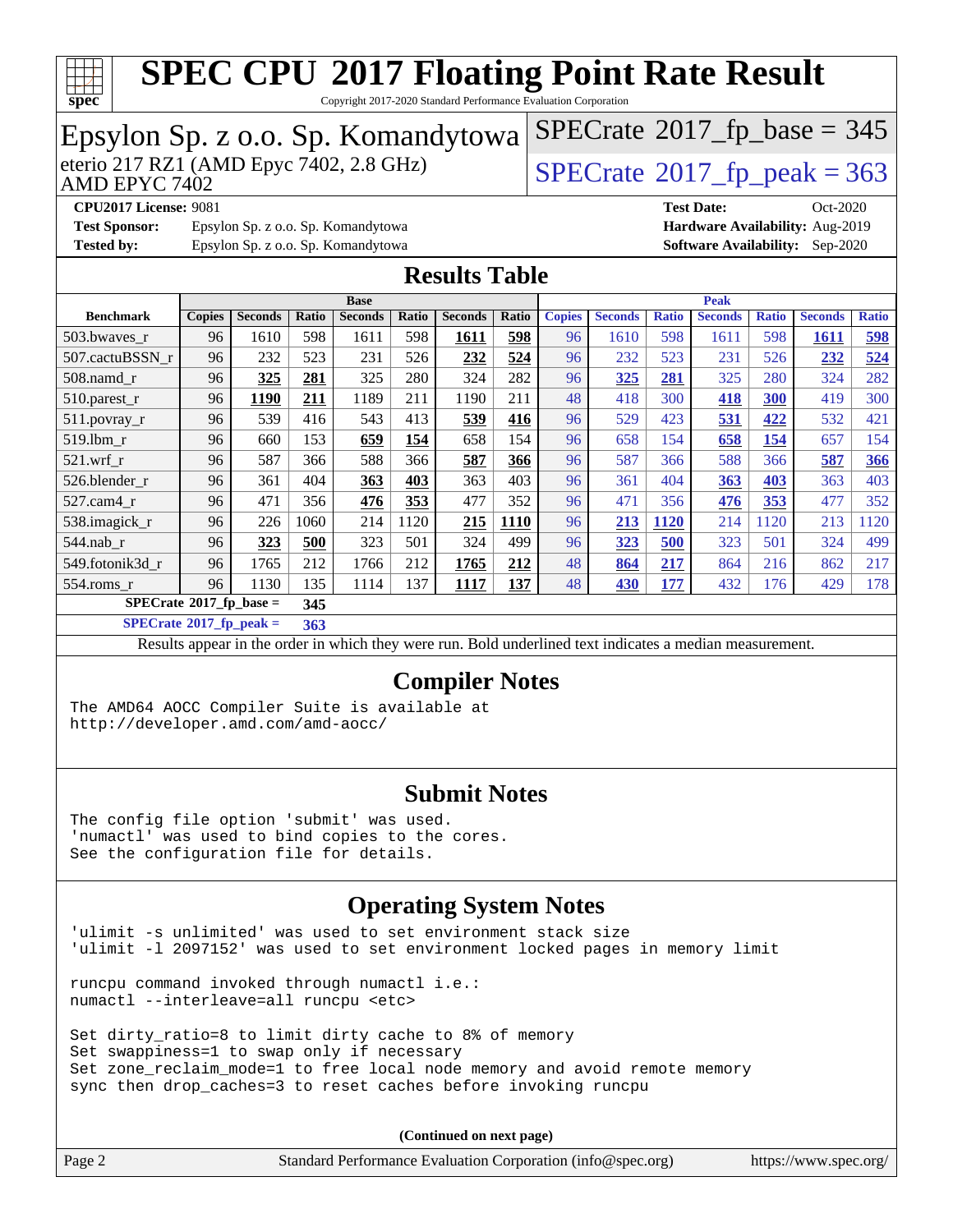

Copyright 2017-2020 Standard Performance Evaluation Corporation

### Epsylon Sp. z o.o. Sp. Komandytowa

AMD EPYC 7402

eterio 217 RZ1 (AMD Epyc 7402, 2.8 GHz)  $\sqrt{\text{SPECrate}^{\otimes}2017\_fp\_peak} = 363$  $\sqrt{\text{SPECrate}^{\otimes}2017\_fp\_peak} = 363$  $\sqrt{\text{SPECrate}^{\otimes}2017\_fp\_peak} = 363$ 

 $SPECTate@2017_fp\_base = 345$ 

**[Test Sponsor:](http://www.spec.org/auto/cpu2017/Docs/result-fields.html#TestSponsor)** Epsylon Sp. z o.o. Sp. Komandytowa **[Hardware Availability:](http://www.spec.org/auto/cpu2017/Docs/result-fields.html#HardwareAvailability)** Aug-2019 **[Tested by:](http://www.spec.org/auto/cpu2017/Docs/result-fields.html#Testedby)** Epsylon Sp. z o.o. Sp. Komandytowa **[Software Availability:](http://www.spec.org/auto/cpu2017/Docs/result-fields.html#SoftwareAvailability)** Sep-2020

# **[CPU2017 License:](http://www.spec.org/auto/cpu2017/Docs/result-fields.html#CPU2017License)** 9081 **[Test Date:](http://www.spec.org/auto/cpu2017/Docs/result-fields.html#TestDate)** Oct-2020

### **[Operating System Notes \(Continued\)](http://www.spec.org/auto/cpu2017/Docs/result-fields.html#OperatingSystemNotes)**

dirty\_ratio, swappiness, zone\_reclaim\_mode and drop caches were all set using privileged echo (e.g. echo 1 > /proc/sys/vm/swappiness).

Transparent huge pages set to 'always' for this run (OS default)

### **[Environment Variables Notes](http://www.spec.org/auto/cpu2017/Docs/result-fields.html#EnvironmentVariablesNotes)**

Environment variables set by runcpu before the start of the run: LD\_LIBRARY\_PATH = "/home/CPU2017-1.1.0/amd\_rate\_aocc200\_rome\_C\_lib/64;/home/CPU2017-1.1.0/ amd\_rate\_aocc200\_rome\_C\_lib/32:" MALLOC\_CONF = "retain:true"

### **[General Notes](http://www.spec.org/auto/cpu2017/Docs/result-fields.html#GeneralNotes)**

Binaries were compiled on a system with 2x AMD EPYC 7601 CPU + 512GB Memory using Fedora 26

NA: The test sponsor attests, as of date of publication, that CVE-2017-5754 (Meltdown) is mitigated in the system as tested and documented. Yes: The test sponsor attests, as of date of publication, that CVE-2017-5753 (Spectre variant 1) is mitigated in the system as tested and documented. Yes: The test sponsor attests, as of date of publication, that CVE-2017-5715 (Spectre variant 2) is mitigated in the system as tested and documented.

jemalloc: configured and built with GCC v9.1.0 in Ubuntu 19.04 with -O3 -znver2 -flto jemalloc 5.2.0 is available here: <https://github.com/jemalloc/jemalloc/releases/download/5.2.0/jemalloc-5.2.0.tar.bz2>

### **[Platform Notes](http://www.spec.org/auto/cpu2017/Docs/result-fields.html#PlatformNotes)**

BIOS settings: Power phase shedding = Disabled SVM Mode = Disabled SR-IOV support = Disabled DRAM Scrub time = Disabled NUMA nodes per socket = NPS4 Determinism Slider = Power

 Sysinfo program /home/CPU2017-1.1.0/bin/sysinfo Rev: r6365 of 2019-08-21 295195f888a3d7edb1e6e46a485a0011 running on Zyxel Thu Oct 22 20:09:23 2020

SUT (System Under Test) info as seen by some common utilities.

**(Continued on next page)**

Page 3 Standard Performance Evaluation Corporation [\(info@spec.org\)](mailto:info@spec.org) <https://www.spec.org/>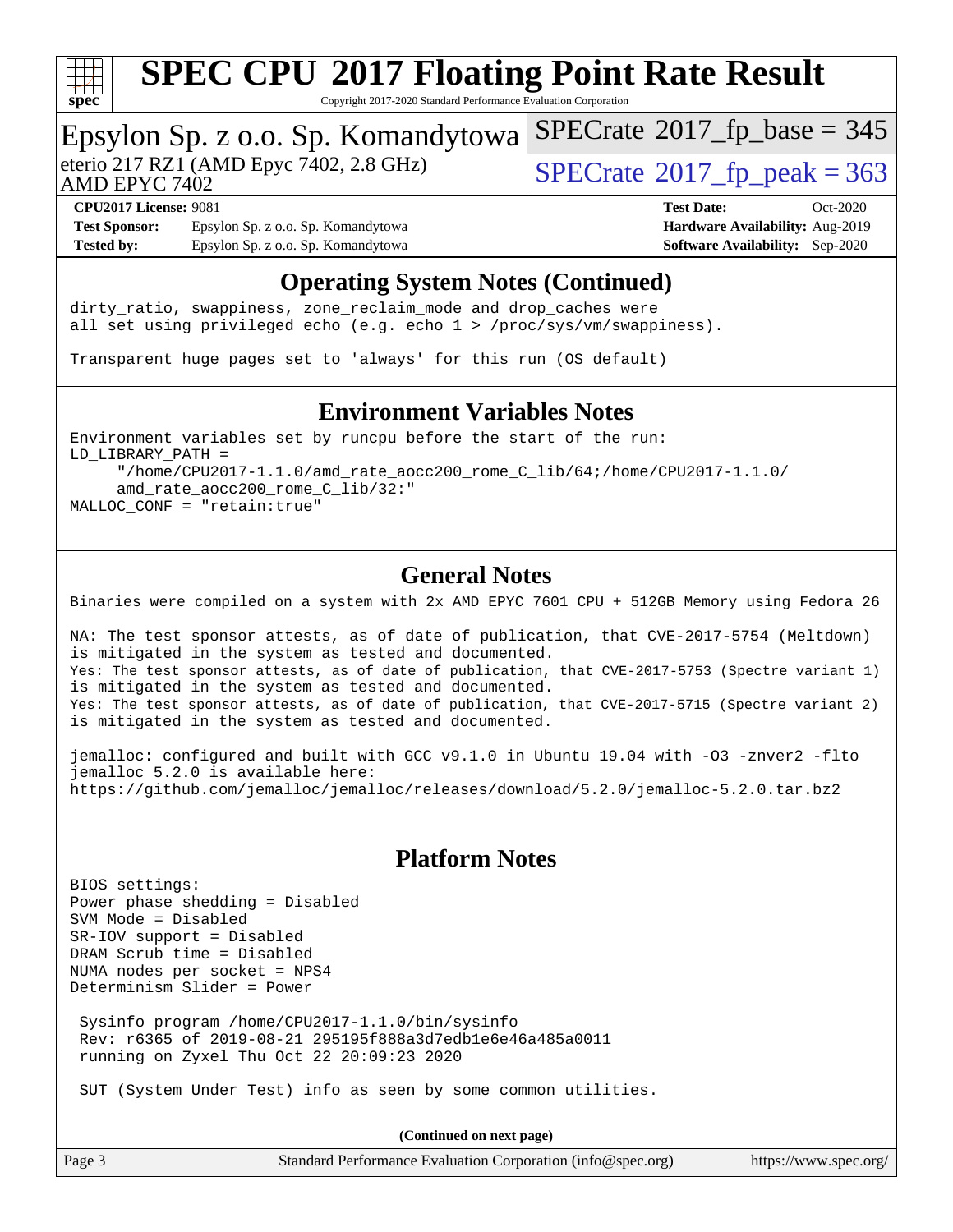

Copyright 2017-2020 Standard Performance Evaluation Corporation

| Epsylon Sp. z o.o. Sp. Komandytowa                                                                                                                    |                                                             | $SPECrate^{\circ}2017$ _fp_base = 345                                                                                                                                  |
|-------------------------------------------------------------------------------------------------------------------------------------------------------|-------------------------------------------------------------|------------------------------------------------------------------------------------------------------------------------------------------------------------------------|
| eterio 217 RZ1 (AMD Epyc 7402, 2.8 GHz)<br>AMD EPYC 7402                                                                                              |                                                             | $SPECrate^{\circ}2017$ fp peak = 363                                                                                                                                   |
| <b>CPU2017 License: 9081</b><br><b>Test Sponsor:</b><br>Epsylon Sp. z o.o. Sp. Komandytowa<br><b>Tested by:</b><br>Epsylon Sp. z o.o. Sp. Komandytowa |                                                             | <b>Test Date:</b><br>Oct-2020<br>Hardware Availability: Aug-2019<br><b>Software Availability:</b> Sep-2020                                                             |
|                                                                                                                                                       |                                                             |                                                                                                                                                                        |
|                                                                                                                                                       | <b>Platform Notes (Continued)</b>                           |                                                                                                                                                                        |
| For more information on this section, see                                                                                                             | https://www.spec.org/cpu2017/Docs/config.html#sysinfo       |                                                                                                                                                                        |
| From /proc/cpuinfo                                                                                                                                    |                                                             |                                                                                                                                                                        |
| model name : AMD EPYC 7402 24-Core Processor<br>"physical id"s (chips)<br>2                                                                           |                                                             |                                                                                                                                                                        |
| 96 "processors"                                                                                                                                       |                                                             |                                                                                                                                                                        |
|                                                                                                                                                       |                                                             | cores, siblings (Caution: counting these is hw and system dependent. The following                                                                                     |
|                                                                                                                                                       |                                                             | excerpts from /proc/cpuinfo might not be reliable. Use with caution.)                                                                                                  |
| cpu cores : 24                                                                                                                                        |                                                             |                                                                                                                                                                        |
| siblings : 48                                                                                                                                         |                                                             |                                                                                                                                                                        |
|                                                                                                                                                       |                                                             | physical 0: cores 0 1 2 4 5 6 8 9 10 12 13 14 16 17 18 20 21 22 24 25 26 28 29 30<br>physical 1: cores 0 1 2 4 5 6 8 9 10 12 13 14 16 17 18 20 21 22 24 25 26 28 29 30 |
|                                                                                                                                                       |                                                             |                                                                                                                                                                        |
| From 1scpu:                                                                                                                                           |                                                             |                                                                                                                                                                        |
| Architecture:                                                                                                                                         | x86 64                                                      |                                                                                                                                                                        |
| $CPU$ op-mode( $s$ ):                                                                                                                                 | $32$ -bit, $64$ -bit                                        |                                                                                                                                                                        |
| Byte Order:                                                                                                                                           | Little Endian                                               |                                                                                                                                                                        |
| CPU(s):                                                                                                                                               | 96                                                          |                                                                                                                                                                        |
| On-line CPU(s) list: $0-95$                                                                                                                           |                                                             |                                                                                                                                                                        |
| Thread( $s$ ) per core:<br>$Core(s)$ per socket:                                                                                                      | 2<br>24                                                     |                                                                                                                                                                        |
| Socket(s):                                                                                                                                            | 2                                                           |                                                                                                                                                                        |
| NUMA $node(s):$                                                                                                                                       | 8                                                           |                                                                                                                                                                        |
| Vendor ID:                                                                                                                                            | AuthenticAMD                                                |                                                                                                                                                                        |
| CPU family:                                                                                                                                           | 23                                                          |                                                                                                                                                                        |
| Model:                                                                                                                                                | 49                                                          |                                                                                                                                                                        |
| Model name:                                                                                                                                           | AMD EPYC 7402 24-Core Processor                             |                                                                                                                                                                        |
| Stepping:                                                                                                                                             | 0                                                           |                                                                                                                                                                        |
| $CPU$ $MHz:$<br>CPU max MHz:                                                                                                                          | 3236.746<br>2800.0000                                       |                                                                                                                                                                        |
| CPU min MHz:                                                                                                                                          | 1500.0000                                                   |                                                                                                                                                                        |
| BogoMIPS:                                                                                                                                             | 5599.89                                                     |                                                                                                                                                                        |
| Virtualization:                                                                                                                                       | $AMD-V$                                                     |                                                                                                                                                                        |
| L1d cache:                                                                                                                                            | 32K                                                         |                                                                                                                                                                        |
| Lli cache:                                                                                                                                            | 32K                                                         |                                                                                                                                                                        |
| L2 cache:                                                                                                                                             | 512K<br>16384K                                              |                                                                                                                                                                        |
| L3 cache:<br>NUMA node0 CPU(s):                                                                                                                       | $0 - 5, 48 - 53$                                            |                                                                                                                                                                        |
| NUMA nodel CPU(s):                                                                                                                                    | $6 - 11, 54 - 59$                                           |                                                                                                                                                                        |
| NUMA $node2$ $CPU(s):$                                                                                                                                | $12 - 17,60 - 65$                                           |                                                                                                                                                                        |
| NUMA $node3$ CPU $(s)$ :                                                                                                                              | $18 - 23,66 - 71$                                           |                                                                                                                                                                        |
| NUMA node4 CPU(s):                                                                                                                                    | $24 - 29, 72 - 77$                                          |                                                                                                                                                                        |
| NUMA $node5$ $CPU(s):$                                                                                                                                | $30 - 35, 78 - 83$                                          |                                                                                                                                                                        |
| NUMA node6 $CPU(s):$                                                                                                                                  | $36 - 41, 84 - 89$                                          |                                                                                                                                                                        |
| NUMA node7 CPU(s):                                                                                                                                    | $42 - 47, 90 - 95$                                          | fpu vme de pse tsc msr pae mce cx8 apic sep mtrr pge mca cmov                                                                                                          |
| Flags:                                                                                                                                                |                                                             |                                                                                                                                                                        |
|                                                                                                                                                       | (Continued on next page)                                    |                                                                                                                                                                        |
| Page 4                                                                                                                                                | Standard Performance Evaluation Corporation (info@spec.org) | https://www.spec.org/                                                                                                                                                  |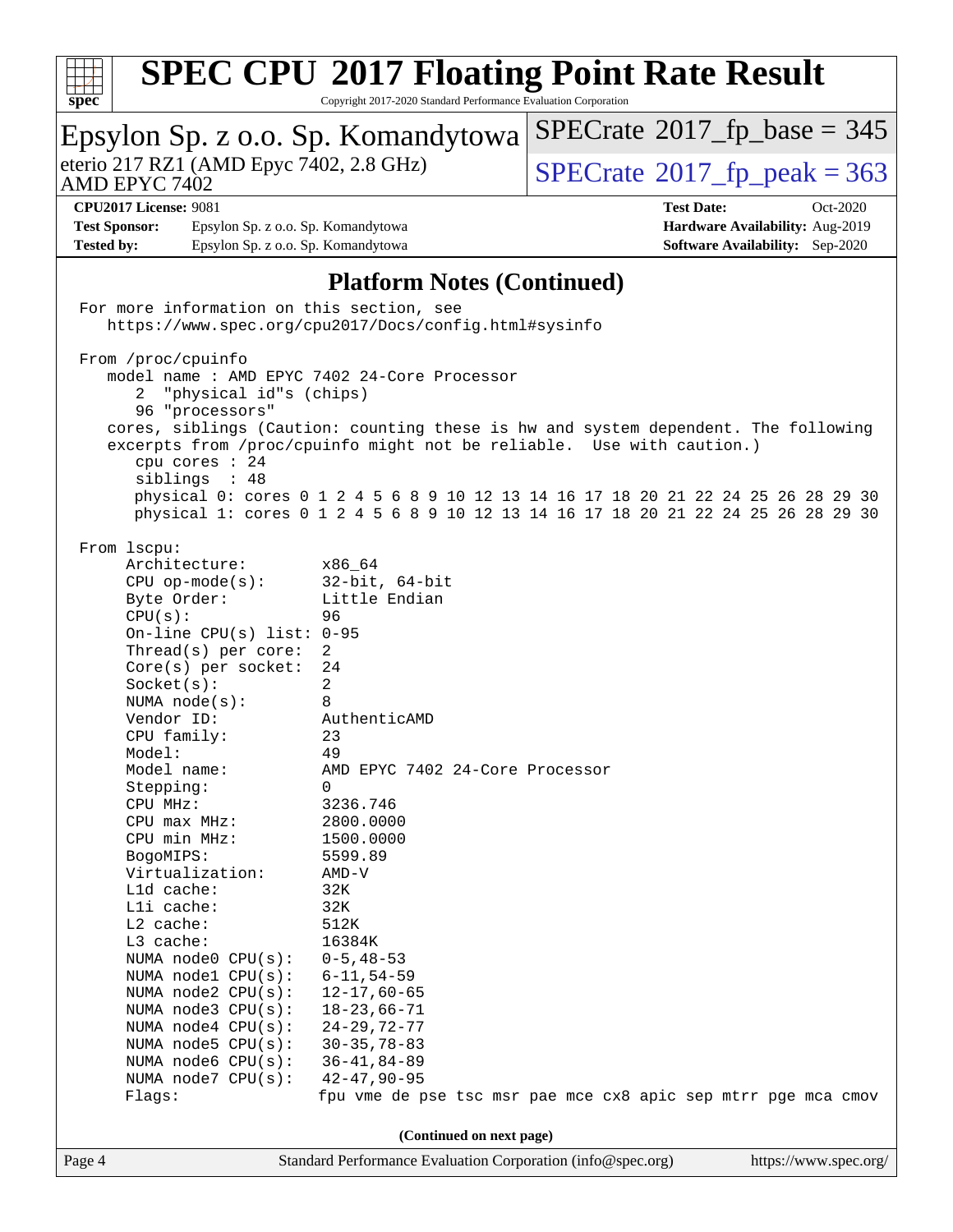

Copyright 2017-2020 Standard Performance Evaluation Corporation

|                              | Epsylon Sp. z o.o. Sp. Komandytowa SPECrate®2017_fp_base = 345 |                                             |            |
|------------------------------|----------------------------------------------------------------|---------------------------------------------|------------|
| AMD EPYC 7402                | eterio 217 RZ1 (AMD Epyc 7402, 2.8 GHz)                        | $SPECrate^{\circledcirc}2017$ fp peak = 363 |            |
| <b>CPU2017 License: 9081</b> |                                                                | <b>Test Date:</b>                           | $Oct-2020$ |
| <b>Test Sponsor:</b>         | Epsylon Sp. z o.o. Sp. Komandytowa                             | Hardware Availability: Aug-2019             |            |
| <b>Tested by:</b>            | Epsylon Sp. z o.o. Sp. Komandytowa                             | <b>Software Availability:</b> Sep-2020      |            |

### **[Platform Notes \(Continued\)](http://www.spec.org/auto/cpu2017/Docs/result-fields.html#PlatformNotes)**

 pat pse36 clflush mmx fxsr sse sse2 ht syscall nx mmxext fxsr\_opt pdpe1gb rdtscp lm constant\_tsc rep\_good nopl nonstop\_tsc cpuid extd\_apicid aperfmperf pni pclmulqdq monitor ssse3 fma cx16 sse4\_1 sse4\_2 movbe popcnt aes xsave avx f16c rdrand lahf\_lm cmp\_legacy svm extapic cr8\_legacy abm sse4a misalignsse 3dnowprefetch osvw ibs skinit wdt tce topoext perfctr\_core perfctr\_nb bpext perfctr\_llc mwaitx cpb cat\_l3 cdp\_l3 hw\_pstate sme ssbd mba sev ibrs ibpb stibp vmmcall fsgsbase bmi1 avx2 smep bmi2 cqm rdt\_a rdseed adx smap clflushopt clwb sha\_ni xsaveopt xsavec xgetbv1 xsaves cqm\_llc cqm\_occup\_llc cqm\_mbm\_total cqm\_mbm\_local clzero irperf xsaveerptr wbnoinvd arat npt lbrv svm\_lock nrip\_save tsc\_scale vmcb\_clean flushbyasid decodeassists pausefilter pfthreshold avic v\_vmsave\_vmload vgif umip rdpid overflow\_recov succor smca /proc/cpuinfo cache data cache size : 512 KB From numactl --hardware WARNING: a numactl 'node' might or might not correspond to a

| Page 5 |      |                                                                     |          |           |    |       |       |                          |  |  | Standard Performance Evaluation Corporation (info@spec.org) |  | https://www.spec.org/                                                                |  |
|--------|------|---------------------------------------------------------------------|----------|-----------|----|-------|-------|--------------------------|--|--|-------------------------------------------------------------|--|--------------------------------------------------------------------------------------|--|
|        |      |                                                                     |          |           |    |       |       | (Continued on next page) |  |  |                                                             |  |                                                                                      |  |
|        | 2:   | 12<br>12                                                            | 10       | 12        | 32 | 32    | 32    | 32                       |  |  |                                                             |  |                                                                                      |  |
|        | 1:   | 12 10 12                                                            |          | 12        |    | 32 32 | 32    | 32                       |  |  |                                                             |  |                                                                                      |  |
|        | 0:   | 10 12 12                                                            |          | 12        |    | 32 32 | 32 32 |                          |  |  |                                                             |  |                                                                                      |  |
|        | node | $\overline{0}$                                                      | $1 \t 2$ | 3 4 5 6 7 |    |       |       |                          |  |  |                                                             |  |                                                                                      |  |
|        |      | node distances:                                                     |          |           |    |       |       |                          |  |  |                                                             |  |                                                                                      |  |
|        |      | node 7 free: 64309 MB                                               |          |           |    |       |       |                          |  |  |                                                             |  |                                                                                      |  |
|        |      | node 7 size: 64508 MB                                               |          |           |    |       |       |                          |  |  |                                                             |  |                                                                                      |  |
|        |      | node 7 cpus: 42 43 44 45 46 47 90 91 92 93 94 95                    |          |           |    |       |       |                          |  |  |                                                             |  |                                                                                      |  |
|        |      | node 6 free: 64327 MB                                               |          |           |    |       |       |                          |  |  |                                                             |  |                                                                                      |  |
|        |      | node 6 size: 64508 MB                                               |          |           |    |       |       |                          |  |  |                                                             |  |                                                                                      |  |
|        |      | node 6 cpus: 36 37 38 39 40 41 84 85 86 87 88 89                    |          |           |    |       |       |                          |  |  |                                                             |  |                                                                                      |  |
|        |      | node 5 free: 64302 MB                                               |          |           |    |       |       |                          |  |  |                                                             |  |                                                                                      |  |
|        |      | node 5 size: 64508 MB                                               |          |           |    |       |       |                          |  |  |                                                             |  |                                                                                      |  |
|        |      | node 5 cpus: 30 31 32 33 34 35 78 79 80 81 82 83                    |          |           |    |       |       |                          |  |  |                                                             |  |                                                                                      |  |
|        |      | node 4 free: 64199 MB                                               |          |           |    |       |       |                          |  |  |                                                             |  |                                                                                      |  |
|        |      | node 4 size: 64508 MB                                               |          |           |    |       |       |                          |  |  |                                                             |  |                                                                                      |  |
|        |      | node 4 cpus: 24 25 26 27 28 29 72 73 74 75 76 77                    |          |           |    |       |       |                          |  |  |                                                             |  |                                                                                      |  |
|        |      | node 3 free: 64329 MB                                               |          |           |    |       |       |                          |  |  |                                                             |  |                                                                                      |  |
|        |      | node 3 size: 64496 MB                                               |          |           |    |       |       |                          |  |  |                                                             |  |                                                                                      |  |
|        |      | node 3 cpus: 18 19 20 21 22 23 66 67 68 69 70 71                    |          |           |    |       |       |                          |  |  |                                                             |  |                                                                                      |  |
|        |      | node 2 free: 64309 MB                                               |          |           |    |       |       |                          |  |  |                                                             |  |                                                                                      |  |
|        |      | node 2 size: 64480 MB                                               |          |           |    |       |       |                          |  |  |                                                             |  |                                                                                      |  |
|        |      | node 2 cpus: 12 13 14 15 16 17 60 61 62 63 64 65                    |          |           |    |       |       |                          |  |  |                                                             |  |                                                                                      |  |
|        |      | node 1 free: 64257 MB                                               |          |           |    |       |       |                          |  |  |                                                             |  |                                                                                      |  |
|        |      | node 1 size: 64508 MB                                               |          |           |    |       |       |                          |  |  |                                                             |  |                                                                                      |  |
|        |      | node 1 cpus: 6 7 8 9 10 11 54 55 56 57 58 59                        |          |           |    |       |       |                          |  |  |                                                             |  |                                                                                      |  |
|        |      | node 0 free: 63851 MB                                               |          |           |    |       |       |                          |  |  |                                                             |  |                                                                                      |  |
|        |      | node 0 cpus: 0 1 2 3 4 5 48 49 50 51 52 53<br>node 0 size: 64060 MB |          |           |    |       |       |                          |  |  |                                                             |  |                                                                                      |  |
|        |      | $available: 8 nodes (0-7)$                                          |          |           |    |       |       |                          |  |  |                                                             |  |                                                                                      |  |
|        |      | physical chip.                                                      |          |           |    |       |       |                          |  |  |                                                             |  |                                                                                      |  |
|        |      |                                                                     |          |           |    |       |       |                          |  |  |                                                             |  | From numactl --hardware WARNING: a numactl 'node' might or might not correspond to a |  |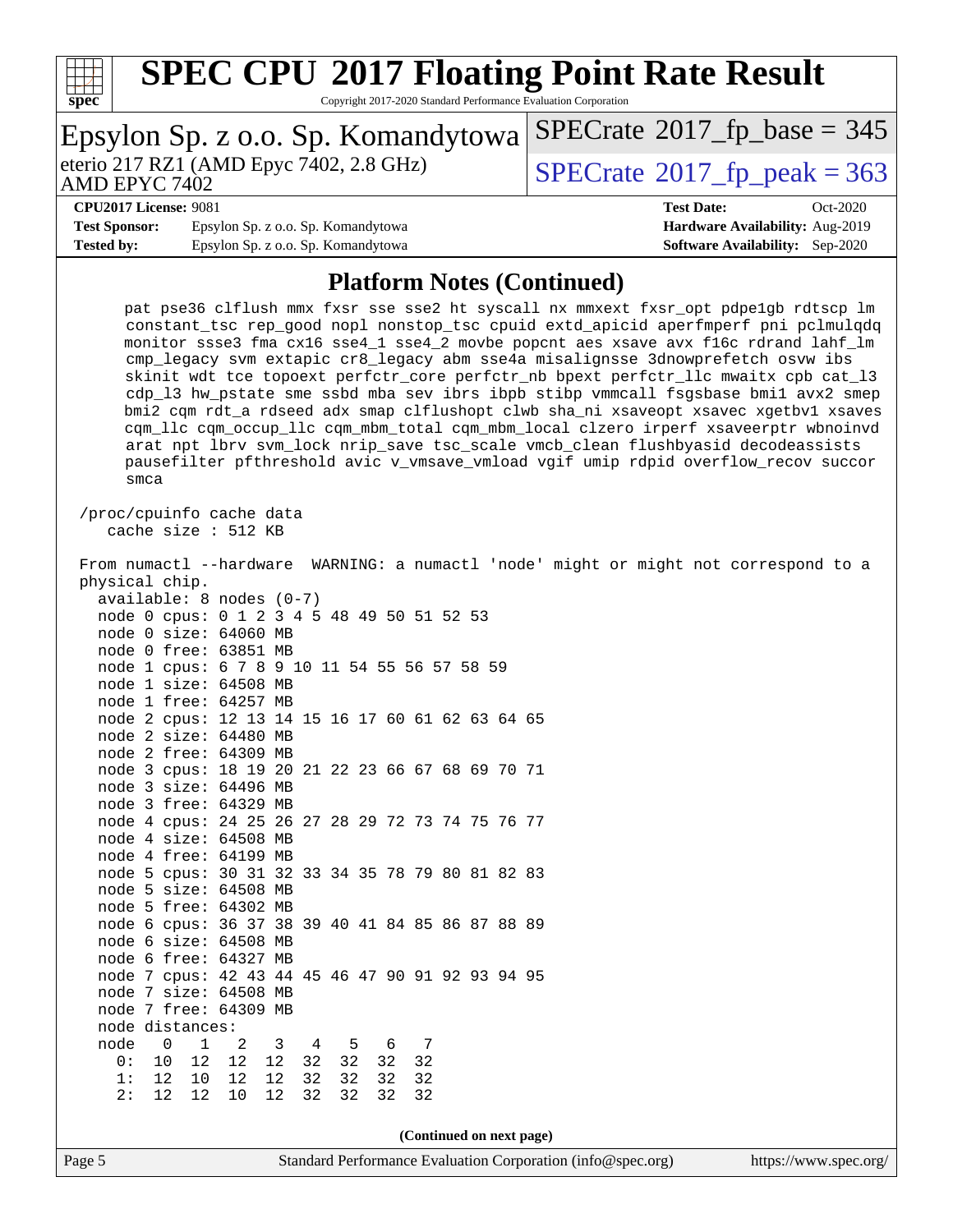| $spec^*$                                                                         |                                                                                                                                                                                                                                                                                                                                                                                                                                                                                                                                                         |                                                                                                                  | Copyright 2017-2020 Standard Performance Evaluation Corporation | <b>SPEC CPU®2017 Floating Point Rate Result</b>                                                                                                                                  |  |  |  |  |  |
|----------------------------------------------------------------------------------|---------------------------------------------------------------------------------------------------------------------------------------------------------------------------------------------------------------------------------------------------------------------------------------------------------------------------------------------------------------------------------------------------------------------------------------------------------------------------------------------------------------------------------------------------------|------------------------------------------------------------------------------------------------------------------|-----------------------------------------------------------------|----------------------------------------------------------------------------------------------------------------------------------------------------------------------------------|--|--|--|--|--|
| Epsylon Sp. z o.o. Sp. Komandytowa                                               |                                                                                                                                                                                                                                                                                                                                                                                                                                                                                                                                                         |                                                                                                                  |                                                                 | $SPECrate^{\circ}2017$ [p base = 345                                                                                                                                             |  |  |  |  |  |
| eterio 217 RZ1 (AMD Epyc 7402, 2.8 GHz)<br>AMD EPYC 7402                         |                                                                                                                                                                                                                                                                                                                                                                                                                                                                                                                                                         |                                                                                                                  |                                                                 | $SPECTate^{\circ}2017$ _fp_peak = 363                                                                                                                                            |  |  |  |  |  |
| <b>CPU2017 License: 9081</b><br><b>Test Sponsor:</b><br><b>Tested by:</b>        |                                                                                                                                                                                                                                                                                                                                                                                                                                                                                                                                                         | Epsylon Sp. z o.o. Sp. Komandytowa<br>Epsylon Sp. z o.o. Sp. Komandytowa                                         |                                                                 | <b>Test Date:</b><br>Oct-2020<br>Hardware Availability: Aug-2019<br><b>Software Availability:</b> Sep-2020                                                                       |  |  |  |  |  |
|                                                                                  |                                                                                                                                                                                                                                                                                                                                                                                                                                                                                                                                                         |                                                                                                                  | <b>Platform Notes (Continued)</b>                               |                                                                                                                                                                                  |  |  |  |  |  |
| 3:<br>12<br>32<br>4 :<br>32<br>5:<br>6:<br>32<br>32<br>7:                        | 12<br>12<br>10<br>32<br>32<br>32<br>32 32 32<br>32 32 32<br>32<br>32<br>32                                                                                                                                                                                                                                                                                                                                                                                                                                                                              | 32<br>32<br>32<br>12<br>12<br>10<br>12 <sup>°</sup><br>12<br>10<br>12<br>12<br>10<br>12 <sup>°</sup><br>12<br>12 | 32<br>12<br>12<br>12<br>10                                      |                                                                                                                                                                                  |  |  |  |  |  |
| From /proc/meminfo<br>MemTotal:<br>HugePages_Total:<br>Hugepagesize:             |                                                                                                                                                                                                                                                                                                                                                                                                                                                                                                                                                         | 527951752 kB<br>0<br>2048 kB                                                                                     |                                                                 |                                                                                                                                                                                  |  |  |  |  |  |
|                                                                                  | From /etc/*release* /etc/*version*<br>centos-release: CentOS Linux release 8.2.2004 (Core)<br>centos-release-upstream: Derived from Red Hat Enterprise Linux 8.2 (Source)<br>os-release:<br>NAME="CentOS Linux"<br>VERSION="8 (Core)"<br>ID="centos"<br>ID_LIKE="rhel fedora"<br>VERSION_ID="8"<br>PLATFORM_ID="platform:el8"<br>PRETTY_NAME="CentOS Linux 8 (Core)"<br>ANSI_COLOR="0;31"<br>redhat-release: CentOS Linux release 8.2.2004 (Core)<br>system-release: CentOS Linux release 8.2.2004 (Core)<br>system-release-cpe: cpe:/o:centos:centos:8 |                                                                                                                  |                                                                 |                                                                                                                                                                                  |  |  |  |  |  |
| uname $-a$ :                                                                     | x86_64 x86_64 GNU/Linux                                                                                                                                                                                                                                                                                                                                                                                                                                                                                                                                 |                                                                                                                  |                                                                 | Linux Zyxel 4.18.0-193.19.1.el8_2.x86_64 #1 SMP Mon Sep 14 14:37:00 UTC 2020 x86_64                                                                                              |  |  |  |  |  |
|                                                                                  |                                                                                                                                                                                                                                                                                                                                                                                                                                                                                                                                                         | Kernel self-reported vulnerability status:                                                                       |                                                                 |                                                                                                                                                                                  |  |  |  |  |  |
| itlb_multihit:<br>Microarchitectural Data Sampling:<br>CVE-2017-5754 (Meltdown): |                                                                                                                                                                                                                                                                                                                                                                                                                                                                                                                                                         | CVE-2018-3620 (L1 Terminal Fault):                                                                               |                                                                 | Not affected<br>Not affected<br>Not affected<br>Not affected<br>CVE-2018-3639 (Speculative Store Bypass): Mitigation: Speculative Store Bypass disabled<br>via prctl and seccomp |  |  |  |  |  |
| $CVE-2017-5753$ (Spectre variant 1):<br>$CVE-2017-5715$ (Spectre variant 2):     |                                                                                                                                                                                                                                                                                                                                                                                                                                                                                                                                                         |                                                                                                                  | filling                                                         | Mitigation: usercopy/swapgs barriers and __user<br>pointer sanitization<br>Mitigation: Full AMD retpoline, IBPB:<br>conditional, IBRS_FW, STIBP: conditional, RSB                |  |  |  |  |  |
| srbds:<br>tsx_async_abort:                                                       |                                                                                                                                                                                                                                                                                                                                                                                                                                                                                                                                                         |                                                                                                                  |                                                                 | Not affected<br>Not affected                                                                                                                                                     |  |  |  |  |  |

**(Continued on next page)**

 $\overline{\phantom{a}}$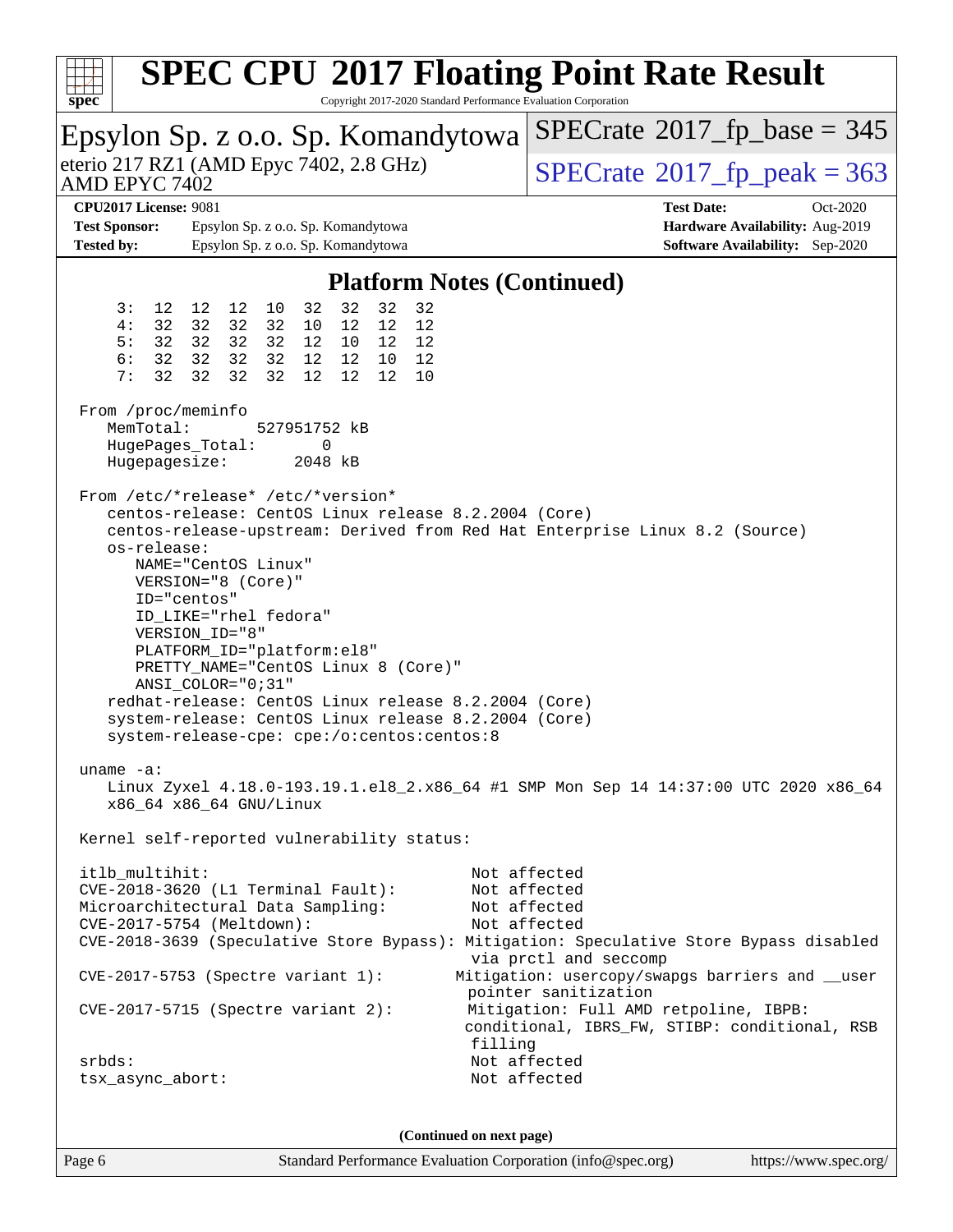| <b>SPEC CPU®2017 Floating Point Rate Result</b><br>Copyright 2017-2020 Standard Performance Evaluation Corporation<br>$spec^*$                                                                                                                                                                                                                                                                                                                                                      |                                                                                                            |  |  |  |  |  |  |  |  |
|-------------------------------------------------------------------------------------------------------------------------------------------------------------------------------------------------------------------------------------------------------------------------------------------------------------------------------------------------------------------------------------------------------------------------------------------------------------------------------------|------------------------------------------------------------------------------------------------------------|--|--|--|--|--|--|--|--|
| Epsylon Sp. z o.o. Sp. Komandytowa                                                                                                                                                                                                                                                                                                                                                                                                                                                  | $SPECrate^{\circ}2017_fp\_base = 345$                                                                      |  |  |  |  |  |  |  |  |
| eterio 217 RZ1 (AMD Epyc 7402, 2.8 GHz)<br>AMD EPYC 7402                                                                                                                                                                                                                                                                                                                                                                                                                            | $SPECTate^{\circ}2017$ _fp_peak = 363                                                                      |  |  |  |  |  |  |  |  |
| <b>CPU2017 License: 9081</b><br><b>Test Sponsor:</b><br>Epsylon Sp. z o.o. Sp. Komandytowa<br><b>Tested by:</b><br>Epsylon Sp. z o.o. Sp. Komandytowa                                                                                                                                                                                                                                                                                                                               | <b>Test Date:</b><br>Oct-2020<br>Hardware Availability: Aug-2019<br><b>Software Availability:</b> Sep-2020 |  |  |  |  |  |  |  |  |
| <b>Platform Notes (Continued)</b>                                                                                                                                                                                                                                                                                                                                                                                                                                                   |                                                                                                            |  |  |  |  |  |  |  |  |
| run-level 3 Oct 22 12:57                                                                                                                                                                                                                                                                                                                                                                                                                                                            |                                                                                                            |  |  |  |  |  |  |  |  |
| SPEC is set to: /home/CPU2017-1.1.0<br>Size Used Avail Use% Mounted on<br>Filesystem<br>Type<br>/dev/mapper/cl_zyxel-home xfs<br>839G 9.8G 829G<br>$2\%$ /home                                                                                                                                                                                                                                                                                                                      |                                                                                                            |  |  |  |  |  |  |  |  |
| From /sys/devices/virtual/dmi/id<br>American Megatrends Inc. 3003 07/10/2020<br>BIOS:<br>Vendor: ASUSTeK COMPUTER INC.<br>Product: KNPP-D32-R Series<br>Product Family: Server<br>Serial: System Serial Number                                                                                                                                                                                                                                                                      |                                                                                                            |  |  |  |  |  |  |  |  |
| Additional information from dmidecode follows. WARNING: Use caution when you interpret<br>this section. The 'dmidecode' program reads system data which is "intended to allow<br>hardware to be accurately determined", but the intent may not be met, as there are<br>frequent changes to hardware, firmware, and the "DMTF SMBIOS" standard.<br>Memory:<br>16x Micron Technology 36ASF4G72PZ-3G2E2 32 kB 2 rank 3200<br>16x Unknown Unknown<br>(End of data from sysinfo program) |                                                                                                            |  |  |  |  |  |  |  |  |
| <b>Compiler Version Notes</b>                                                                                                                                                                                                                                                                                                                                                                                                                                                       |                                                                                                            |  |  |  |  |  |  |  |  |
| C<br>519.1bm_r(base, peak) 538.imagick_r(base, peak)<br>544. nab $r(base, peak)$                                                                                                                                                                                                                                                                                                                                                                                                    |                                                                                                            |  |  |  |  |  |  |  |  |
| ----------------<br>AOCC.LLVM.2.0.0.B191.2019_07_19 clang version 8.0.0 (CLANG: Jenkins<br>AOCC_2_0_0-Build#191) (based on LLVM AOCC.LLVM.2.0.0.B191.2019_07_19)<br>Target: x86_64-unknown-linux-gnu<br>Thread model: posix<br>InstalledDir: /sppo/dev/compilers/aocc-compiler-2.0.0/bin                                                                                                                                                                                            |                                                                                                            |  |  |  |  |  |  |  |  |
| 508.namd_r(base, peak) 510.parest_r(base, peak)<br>C++                                                                                                                                                                                                                                                                                                                                                                                                                              |                                                                                                            |  |  |  |  |  |  |  |  |
| AOCC.LLVM.2.0.0.B191.2019_07_19 clang version 8.0.0 (CLANG: Jenkins<br>AOCC_2_0_0-Build#191) (based on LLVM AOCC.LLVM.2.0.0.B191.2019_07_19)<br>Target: x86_64-unknown-linux-gnu<br>Thread model: posix<br>InstalledDir: /sppo/dev/compilers/aocc-compiler-2.0.0/bin                                                                                                                                                                                                                |                                                                                                            |  |  |  |  |  |  |  |  |
|                                                                                                                                                                                                                                                                                                                                                                                                                                                                                     |                                                                                                            |  |  |  |  |  |  |  |  |
| (Continued on next page)                                                                                                                                                                                                                                                                                                                                                                                                                                                            |                                                                                                            |  |  |  |  |  |  |  |  |
| Page 7<br>Standard Performance Evaluation Corporation (info@spec.org)                                                                                                                                                                                                                                                                                                                                                                                                               | https://www.spec.org/                                                                                      |  |  |  |  |  |  |  |  |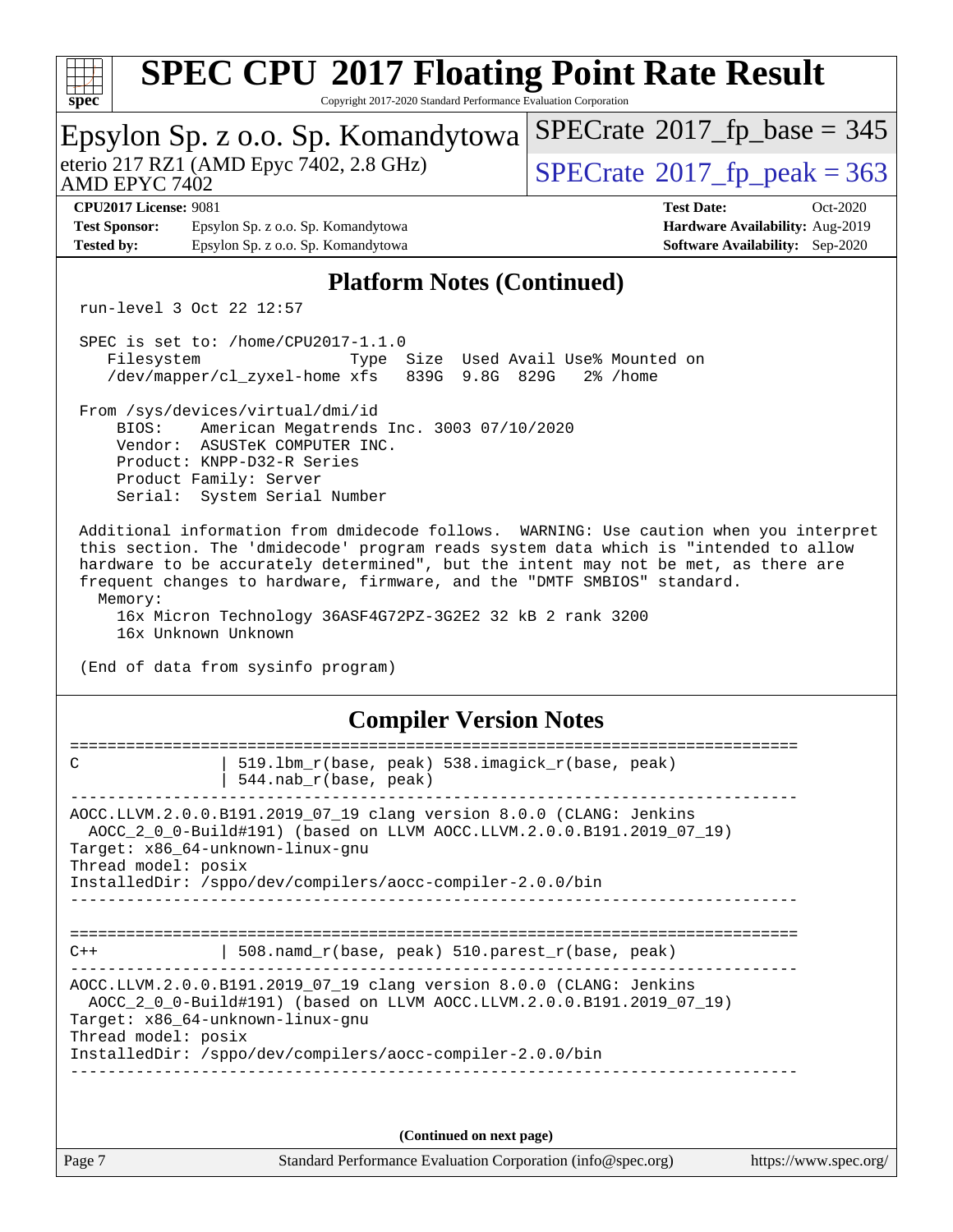

Copyright 2017-2020 Standard Performance Evaluation Corporation

| Epsylon Sp. z o.o. Sp. Komandytowa                                                                                                                                                                                                                                                                                                                                                                                                                                                                                                                                                                                                                                                                                                                                                                                   | $SPECrate^{\circ}2017$ [p base = 345                                      |  |  |  |  |  |  |  |
|----------------------------------------------------------------------------------------------------------------------------------------------------------------------------------------------------------------------------------------------------------------------------------------------------------------------------------------------------------------------------------------------------------------------------------------------------------------------------------------------------------------------------------------------------------------------------------------------------------------------------------------------------------------------------------------------------------------------------------------------------------------------------------------------------------------------|---------------------------------------------------------------------------|--|--|--|--|--|--|--|
| eterio 217 RZ1 (AMD Epyc 7402, 2.8 GHz)<br><b>AMD EPYC 7402</b>                                                                                                                                                                                                                                                                                                                                                                                                                                                                                                                                                                                                                                                                                                                                                      | $SPECTate@2017_fp\_peak = 363$                                            |  |  |  |  |  |  |  |
| <b>CPU2017 License: 9081</b>                                                                                                                                                                                                                                                                                                                                                                                                                                                                                                                                                                                                                                                                                                                                                                                         | <b>Test Date:</b><br>Oct-2020                                             |  |  |  |  |  |  |  |
| Epsylon Sp. z o.o. Sp. Komandytowa<br><b>Test Sponsor:</b><br><b>Tested by:</b><br>Epsylon Sp. z o.o. Sp. Komandytowa                                                                                                                                                                                                                                                                                                                                                                                                                                                                                                                                                                                                                                                                                                | Hardware Availability: Aug-2019<br><b>Software Availability:</b> Sep-2020 |  |  |  |  |  |  |  |
|                                                                                                                                                                                                                                                                                                                                                                                                                                                                                                                                                                                                                                                                                                                                                                                                                      |                                                                           |  |  |  |  |  |  |  |
| <b>Compiler Version Notes (Continued)</b>                                                                                                                                                                                                                                                                                                                                                                                                                                                                                                                                                                                                                                                                                                                                                                            | ==================                                                        |  |  |  |  |  |  |  |
| 511.povray_r(base, peak) 526.blender_r(base, peak)<br>$C++$ , $C$                                                                                                                                                                                                                                                                                                                                                                                                                                                                                                                                                                                                                                                                                                                                                    |                                                                           |  |  |  |  |  |  |  |
| AOCC.LLVM.2.0.0.B191.2019_07_19 clang version 8.0.0 (CLANG: Jenkins<br>AOCC_2_0_0-Build#191) (based on LLVM AOCC.LLVM.2.0.0.B191.2019_07_19)<br>Target: x86_64-unknown-linux-gnu<br>Thread model: posix<br>InstalledDir: /sppo/dev/compilers/aocc-compiler-2.0.0/bin<br>AOCC.LLVM.2.0.0.B191.2019_07_19 clang version 8.0.0 (CLANG: Jenkins<br>AOCC_2_0_0-Build#191) (based on LLVM AOCC.LLVM.2.0.0.B191.2019_07_19)<br>Target: x86_64-unknown-linux-gnu<br>Thread model: posix<br>InstalledDir: /sppo/dev/compilers/aocc-compiler-2.0.0/bin                                                                                                                                                                                                                                                                         |                                                                           |  |  |  |  |  |  |  |
| $C++$ , C, Fortran   507.cactuBSSN_r(base, peak)                                                                                                                                                                                                                                                                                                                                                                                                                                                                                                                                                                                                                                                                                                                                                                     |                                                                           |  |  |  |  |  |  |  |
| AOCC.LLVM.2.0.0.B191.2019_07_19 clang version 8.0.0 (CLANG: Jenkins<br>AOCC_2_0_0-Build#191) (based on LLVM AOCC.LLVM.2.0.0.B191.2019_07_19)<br>Target: x86_64-unknown-linux-gnu<br>Thread model: posix<br>InstalledDir: /sppo/dev/compilers/aocc-compiler-2.0.0/bin<br>AOCC.LLVM.2.0.0.B191.2019_07_19 clang version 8.0.0 (CLANG: Jenkins<br>AOCC_2_0_0-Build#191) (based on LLVM AOCC.LLVM.2.0.0.B191.2019_07_19)<br>Target: x86_64-unknown-linux-gnu<br>Thread model: posix<br>InstalledDir: /sppo/dev/compilers/aocc-compiler-2.0.0/bin<br>AOCC.LLVM.2.0.0.B191.2019_07_19 clang version 8.0.0 (CLANG: Jenkins<br>AOCC_2_0_0-Build#191) (based on LLVM AOCC.LLVM.2.0.0.B191.2019_07_19)<br>Target: x86_64-unknown-linux-gnu<br>Thread model: posix<br>InstalledDir: /sppo/dev/compilers/aocc-compiler-2.0.0/bin |                                                                           |  |  |  |  |  |  |  |
| 503.bwaves_r(base, peak) 549.fotonik3d_r(base, peak)<br>Fortran<br>554.roms_r(base, peak)                                                                                                                                                                                                                                                                                                                                                                                                                                                                                                                                                                                                                                                                                                                            |                                                                           |  |  |  |  |  |  |  |
| AOCC.LLVM.2.0.0.B191.2019_07_19 clang version 8.0.0 (CLANG: Jenkins<br>AOCC_2_0_0-Build#191) (based on LLVM AOCC.LLVM.2.0.0.B191.2019_07_19)<br>Target: x86_64-unknown-linux-gnu<br>Thread model: posix<br>InstalledDir: /sppo/dev/compilers/aocc-compiler-2.0.0/bin                                                                                                                                                                                                                                                                                                                                                                                                                                                                                                                                                 |                                                                           |  |  |  |  |  |  |  |
|                                                                                                                                                                                                                                                                                                                                                                                                                                                                                                                                                                                                                                                                                                                                                                                                                      |                                                                           |  |  |  |  |  |  |  |
| (Continued on next page)                                                                                                                                                                                                                                                                                                                                                                                                                                                                                                                                                                                                                                                                                                                                                                                             |                                                                           |  |  |  |  |  |  |  |
| Standard Performance Evaluation Corporation (info@spec.org)<br>Page 8                                                                                                                                                                                                                                                                                                                                                                                                                                                                                                                                                                                                                                                                                                                                                | https://www.spec.org/                                                     |  |  |  |  |  |  |  |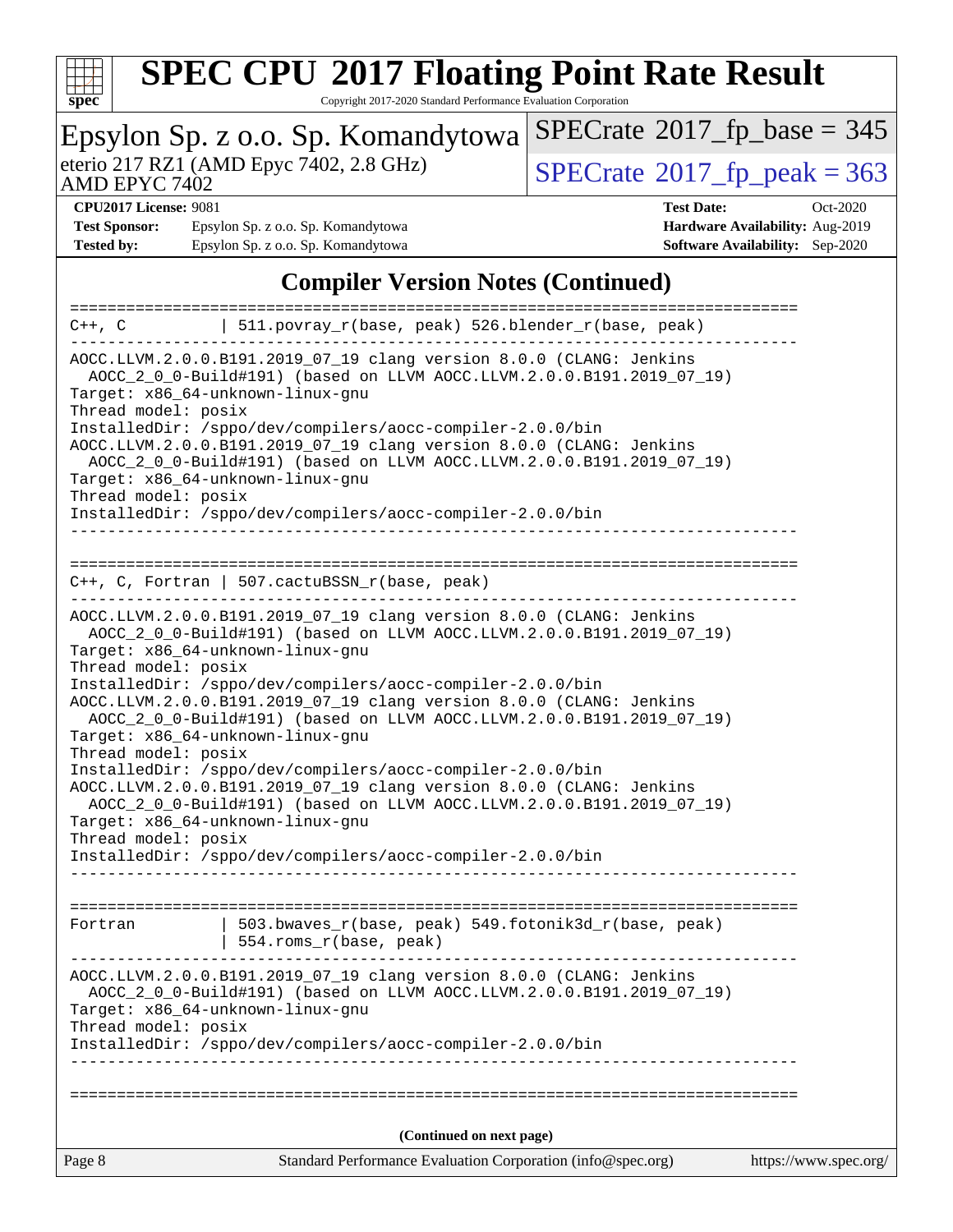

Copyright 2017-2020 Standard Performance Evaluation Corporation

|                                                                                                                                                                                                                                                                      | Epsylon Sp. z o.o. Sp. Komandytowa      | $SPECrate^{\circ}2017_fp\_base = 345$      |  |  |  |  |  |  |
|----------------------------------------------------------------------------------------------------------------------------------------------------------------------------------------------------------------------------------------------------------------------|-----------------------------------------|--------------------------------------------|--|--|--|--|--|--|
| AMD EPYC 7402                                                                                                                                                                                                                                                        | eterio 217 RZ1 (AMD Epyc 7402, 2.8 GHz) | $SPECTate$ <sup>®</sup> 2017_fp_peak = 363 |  |  |  |  |  |  |
| <b>CPU2017 License: 9081</b>                                                                                                                                                                                                                                         |                                         | <b>Test Date:</b><br>$Oct-2020$            |  |  |  |  |  |  |
| <b>Test Sponsor:</b>                                                                                                                                                                                                                                                 | Epsylon Sp. z o.o. Sp. Komandytowa      | Hardware Availability: Aug-2019            |  |  |  |  |  |  |
| <b>Tested by:</b>                                                                                                                                                                                                                                                    | Epsylon Sp. z o.o. Sp. Komandytowa      | <b>Software Availability:</b> Sep-2020     |  |  |  |  |  |  |
| <b>Compiler Version Notes (Continued)</b><br>$521.wrf_r(base, peak) 527.cam4_r(base, peak)$<br>Fortran, C                                                                                                                                                            |                                         |                                            |  |  |  |  |  |  |
| AOCC.LLVM.2.0.0.B191.2019_07_19 clang version 8.0.0 (CLANG: Jenkins<br>AOCC_2_0_0-Build#191) (based on LLVM AOCC.LLVM.2.0.0.B191.2019_07_19)<br>Target: x86_64-unknown-linux-gnu<br>Thread model: posix<br>InstalledDir: /sppo/dev/compilers/aocc-compiler-2.0.0/bin |                                         |                                            |  |  |  |  |  |  |

AOCC.LLVM.2.0.0.B191.2019\_07\_19 clang version 8.0.0 (CLANG: Jenkins AOCC\_2\_0\_0-Build#191) (based on LLVM AOCC.LLVM.2.0.0.B191.2019\_07\_19)

Target: x86\_64-unknown-linux-gnu

Thread model: posix

InstalledDir: /sppo/dev/compilers/aocc-compiler-2.0.0/bin

------------------------------------------------------------------------------

### **[Base Compiler Invocation](http://www.spec.org/auto/cpu2017/Docs/result-fields.html#BaseCompilerInvocation)**

[C benchmarks](http://www.spec.org/auto/cpu2017/Docs/result-fields.html#Cbenchmarks): [clang](http://www.spec.org/cpu2017/results/res2020q4/cpu2017-20201026-24255.flags.html#user_CCbase_clang-c)

[C++ benchmarks:](http://www.spec.org/auto/cpu2017/Docs/result-fields.html#CXXbenchmarks) [clang++](http://www.spec.org/cpu2017/results/res2020q4/cpu2017-20201026-24255.flags.html#user_CXXbase_clang-cpp)

[Fortran benchmarks](http://www.spec.org/auto/cpu2017/Docs/result-fields.html#Fortranbenchmarks): [flang](http://www.spec.org/cpu2017/results/res2020q4/cpu2017-20201026-24255.flags.html#user_FCbase_flang)

[Benchmarks using both Fortran and C](http://www.spec.org/auto/cpu2017/Docs/result-fields.html#BenchmarksusingbothFortranandC): [flang](http://www.spec.org/cpu2017/results/res2020q4/cpu2017-20201026-24255.flags.html#user_CC_FCbase_flang) [clang](http://www.spec.org/cpu2017/results/res2020q4/cpu2017-20201026-24255.flags.html#user_CC_FCbase_clang-c)

[Benchmarks using both C and C++](http://www.spec.org/auto/cpu2017/Docs/result-fields.html#BenchmarksusingbothCandCXX): [clang++](http://www.spec.org/cpu2017/results/res2020q4/cpu2017-20201026-24255.flags.html#user_CC_CXXbase_clang-cpp) [clang](http://www.spec.org/cpu2017/results/res2020q4/cpu2017-20201026-24255.flags.html#user_CC_CXXbase_clang-c)

[Benchmarks using Fortran, C, and C++:](http://www.spec.org/auto/cpu2017/Docs/result-fields.html#BenchmarksusingFortranCandCXX) [clang++](http://www.spec.org/cpu2017/results/res2020q4/cpu2017-20201026-24255.flags.html#user_CC_CXX_FCbase_clang-cpp) [clang](http://www.spec.org/cpu2017/results/res2020q4/cpu2017-20201026-24255.flags.html#user_CC_CXX_FCbase_clang-c) [flang](http://www.spec.org/cpu2017/results/res2020q4/cpu2017-20201026-24255.flags.html#user_CC_CXX_FCbase_flang)

### **[Base Portability Flags](http://www.spec.org/auto/cpu2017/Docs/result-fields.html#BasePortabilityFlags)**

 503.bwaves\_r: [-DSPEC\\_LP64](http://www.spec.org/cpu2017/results/res2020q4/cpu2017-20201026-24255.flags.html#suite_baseEXTRA_PORTABILITY503_bwaves_r_DSPEC_LP64) 507.cactuBSSN\_r: [-DSPEC\\_LP64](http://www.spec.org/cpu2017/results/res2020q4/cpu2017-20201026-24255.flags.html#suite_baseEXTRA_PORTABILITY507_cactuBSSN_r_DSPEC_LP64) 508.namd\_r: [-DSPEC\\_LP64](http://www.spec.org/cpu2017/results/res2020q4/cpu2017-20201026-24255.flags.html#suite_baseEXTRA_PORTABILITY508_namd_r_DSPEC_LP64) 510.parest\_r: [-DSPEC\\_LP64](http://www.spec.org/cpu2017/results/res2020q4/cpu2017-20201026-24255.flags.html#suite_baseEXTRA_PORTABILITY510_parest_r_DSPEC_LP64) 511.povray\_r: [-DSPEC\\_LP64](http://www.spec.org/cpu2017/results/res2020q4/cpu2017-20201026-24255.flags.html#suite_baseEXTRA_PORTABILITY511_povray_r_DSPEC_LP64) 519.lbm\_r: [-DSPEC\\_LP64](http://www.spec.org/cpu2017/results/res2020q4/cpu2017-20201026-24255.flags.html#suite_baseEXTRA_PORTABILITY519_lbm_r_DSPEC_LP64) 521.wrf\_r: [-DSPEC\\_CASE\\_FLAG](http://www.spec.org/cpu2017/results/res2020q4/cpu2017-20201026-24255.flags.html#b521.wrf_r_baseCPORTABILITY_DSPEC_CASE_FLAG) [-Mbyteswapio](http://www.spec.org/cpu2017/results/res2020q4/cpu2017-20201026-24255.flags.html#user_baseFPORTABILITY521_wrf_r_F-mbyteswapio_543c39ce38db59bcbc3b888917ef58c313007ae1c27520b689e012995ae261114051d1d5efcb4182d175ce22a6a15532d3a9999882dd2c360e6d853f41da6883) [-DSPEC\\_LP64](http://www.spec.org/cpu2017/results/res2020q4/cpu2017-20201026-24255.flags.html#suite_baseEXTRA_PORTABILITY521_wrf_r_DSPEC_LP64)

**(Continued on next page)**

Page 9 Standard Performance Evaluation Corporation [\(info@spec.org\)](mailto:info@spec.org) <https://www.spec.org/>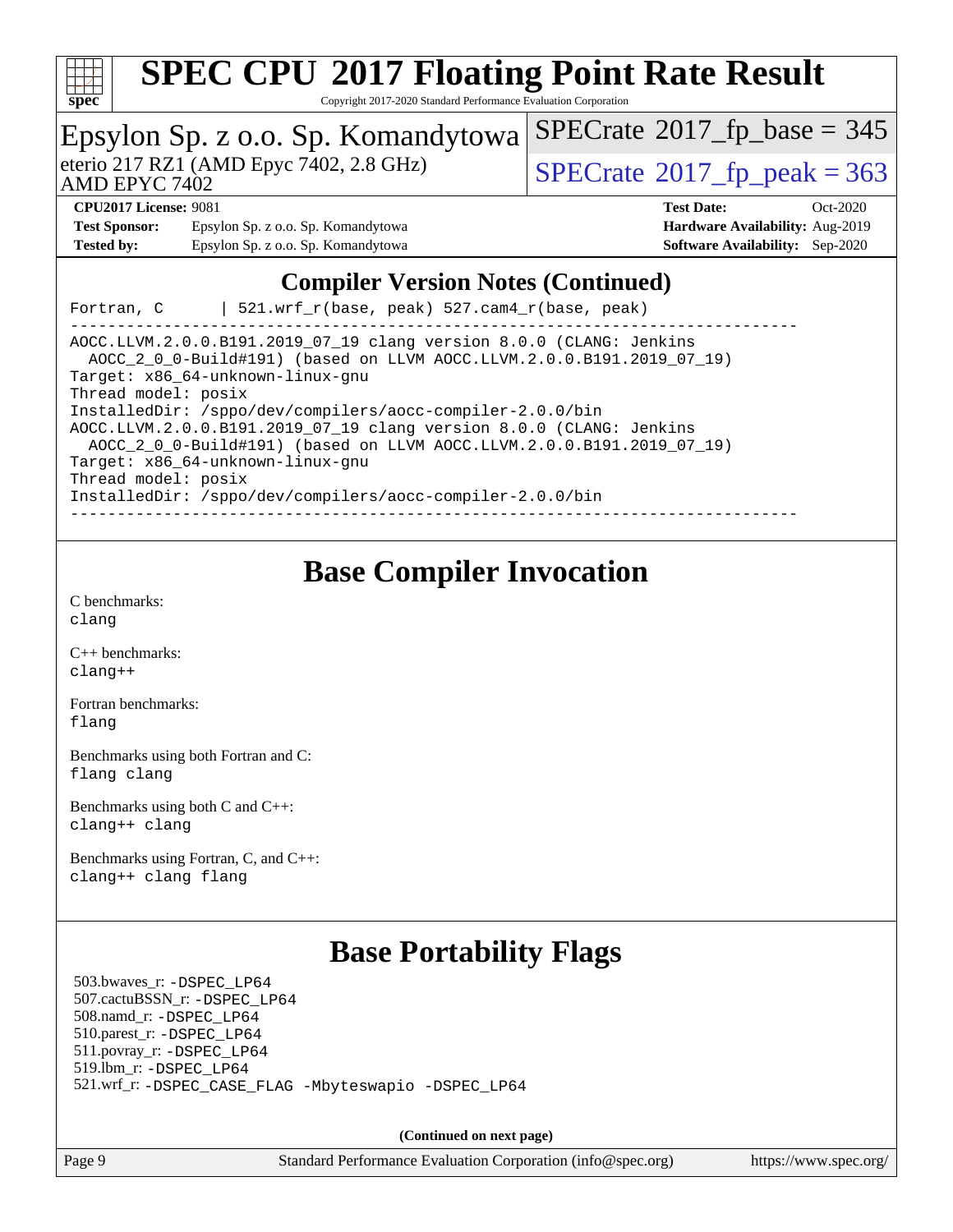

Copyright 2017-2020 Standard Performance Evaluation Corporation

### Epsylon Sp. z o.o. Sp. Komandytowa

AMD EPYC 7402

eterio 217 RZ1 (AMD Epyc 7402, 2.8 GHz)  $\text{SPECrate}$  $\text{SPECrate}$  $\text{SPECrate}$ <sup>®</sup>[2017\\_fp\\_peak = 3](http://www.spec.org/auto/cpu2017/Docs/result-fields.html#SPECrate2017fppeak)63

 $SPECTate$ <sup>®</sup>[2017\\_fp\\_base =](http://www.spec.org/auto/cpu2017/Docs/result-fields.html#SPECrate2017fpbase) 345

**[Test Sponsor:](http://www.spec.org/auto/cpu2017/Docs/result-fields.html#TestSponsor)** Epsylon Sp. z o.o. Sp. Komandytowa **[Hardware Availability:](http://www.spec.org/auto/cpu2017/Docs/result-fields.html#HardwareAvailability)** Aug-2019 **[Tested by:](http://www.spec.org/auto/cpu2017/Docs/result-fields.html#Testedby)** Epsylon Sp. z o.o. Sp. Komandytowa **[Software Availability:](http://www.spec.org/auto/cpu2017/Docs/result-fields.html#SoftwareAvailability)** Sep-2020

**[CPU2017 License:](http://www.spec.org/auto/cpu2017/Docs/result-fields.html#CPU2017License)** 9081 **[Test Date:](http://www.spec.org/auto/cpu2017/Docs/result-fields.html#TestDate)** Oct-2020

### **[Base Portability Flags \(Continued\)](http://www.spec.org/auto/cpu2017/Docs/result-fields.html#BasePortabilityFlags)**

 526.blender\_r: [-funsigned-char](http://www.spec.org/cpu2017/results/res2020q4/cpu2017-20201026-24255.flags.html#user_baseCPORTABILITY526_blender_r_aocc-unsigned-char) [-D\\_\\_BOOL\\_DEFINED](http://www.spec.org/cpu2017/results/res2020q4/cpu2017-20201026-24255.flags.html#b526.blender_r_baseCXXPORTABILITY_D__BOOL_DEFINED) [-DSPEC\\_LP64](http://www.spec.org/cpu2017/results/res2020q4/cpu2017-20201026-24255.flags.html#suite_baseEXTRA_PORTABILITY526_blender_r_DSPEC_LP64) 527.cam4\_r: [-DSPEC\\_CASE\\_FLAG](http://www.spec.org/cpu2017/results/res2020q4/cpu2017-20201026-24255.flags.html#b527.cam4_r_basePORTABILITY_DSPEC_CASE_FLAG) [-DSPEC\\_LP64](http://www.spec.org/cpu2017/results/res2020q4/cpu2017-20201026-24255.flags.html#suite_baseEXTRA_PORTABILITY527_cam4_r_DSPEC_LP64) 538.imagick\_r: [-DSPEC\\_LP64](http://www.spec.org/cpu2017/results/res2020q4/cpu2017-20201026-24255.flags.html#suite_baseEXTRA_PORTABILITY538_imagick_r_DSPEC_LP64) 544.nab\_r: [-DSPEC\\_LP64](http://www.spec.org/cpu2017/results/res2020q4/cpu2017-20201026-24255.flags.html#suite_baseEXTRA_PORTABILITY544_nab_r_DSPEC_LP64) 549.fotonik3d\_r: [-DSPEC\\_LP64](http://www.spec.org/cpu2017/results/res2020q4/cpu2017-20201026-24255.flags.html#suite_baseEXTRA_PORTABILITY549_fotonik3d_r_DSPEC_LP64) 554.roms\_r: [-DSPEC\\_LP64](http://www.spec.org/cpu2017/results/res2020q4/cpu2017-20201026-24255.flags.html#suite_baseEXTRA_PORTABILITY554_roms_r_DSPEC_LP64)

### **[Base Optimization Flags](http://www.spec.org/auto/cpu2017/Docs/result-fields.html#BaseOptimizationFlags)**

#### [C benchmarks](http://www.spec.org/auto/cpu2017/Docs/result-fields.html#Cbenchmarks):

[-flto](http://www.spec.org/cpu2017/results/res2020q4/cpu2017-20201026-24255.flags.html#user_CCbase_aocc-flto) [-Wl,-mllvm -Wl,-function-specialize](http://www.spec.org/cpu2017/results/res2020q4/cpu2017-20201026-24255.flags.html#user_CCbase_F-function-specialize_7e7e661e57922243ee67c9a1251cb8910e607325179a0ce7f2884e09a6f5d4a5ef0ae4f37e8a2a11c95fc48e931f06dc2b6016f14b511fcb441e048bef1b065a) [-Wl,-mllvm -Wl,-region-vectorize](http://www.spec.org/cpu2017/results/res2020q4/cpu2017-20201026-24255.flags.html#user_CCbase_F-region-vectorize_fb6c6b5aa293c88efc6c7c2b52b20755e943585b1fe8658c35afef78727fff56e1a56891413c30e36b8e2a6f9a71126986319243e80eb6110b78b288f533c52b) [-Wl,-mllvm -Wl,-vector-library=LIBMVEC](http://www.spec.org/cpu2017/results/res2020q4/cpu2017-20201026-24255.flags.html#user_CCbase_F-use-vector-library_0a14b27fae317f283640384a31f7bfcc2bd4c1d0b5cfc618a3a430800c9b20217b00f61303eff223a3251b4f06ffbc9739dc5296db9d1fbb9ad24a3939d86d66) [-Wl,-mllvm -Wl,-reduce-array-computations=3](http://www.spec.org/cpu2017/results/res2020q4/cpu2017-20201026-24255.flags.html#user_CCbase_F-reduce-array-computations_b882aefe7a5dda4e33149f6299762b9a720dace3e498e13756f4c04e5a19edf5315c1f3993de2e61ec41e8c206231f84e05da7040e1bb5d69ba27d10a12507e4) [-O3](http://www.spec.org/cpu2017/results/res2020q4/cpu2017-20201026-24255.flags.html#user_CCbase_F-O3) [-ffast-math](http://www.spec.org/cpu2017/results/res2020q4/cpu2017-20201026-24255.flags.html#user_CCbase_aocc-ffast-math) [-march=znver2](http://www.spec.org/cpu2017/results/res2020q4/cpu2017-20201026-24255.flags.html#user_CCbase_aocc-march_3e2e19cff2eeef60c5d90b059483627c9ea47eca6d66670dbd53f9185f6439e27eb5e104cf773e9e8ab18c8842ce63e461a3e948d0214bd567ef3ade411bf467) [-fstruct-layout=3](http://www.spec.org/cpu2017/results/res2020q4/cpu2017-20201026-24255.flags.html#user_CCbase_F-struct-layout) [-mllvm -unroll-threshold=50](http://www.spec.org/cpu2017/results/res2020q4/cpu2017-20201026-24255.flags.html#user_CCbase_F-unroll-threshold_458874500b2c105d6d5cb4d7a611c40e2b16e9e3d26b355fea72d644c3673b4de4b3932662f0ed3dbec75c491a13da2d2ca81180bd779dc531083ef1e1e549dc) [-fremap-arrays](http://www.spec.org/cpu2017/results/res2020q4/cpu2017-20201026-24255.flags.html#user_CCbase_F-fremap-arrays) [-mllvm -function-specialize](http://www.spec.org/cpu2017/results/res2020q4/cpu2017-20201026-24255.flags.html#user_CCbase_F-function-specialize_233b3bdba86027f1b094368157e481c5bc59f40286dc25bfadc1858dcd5745c24fd30d5f188710db7fea399bcc9f44a80b3ce3aacc70a8870250c3ae5e1f35b8) [-mllvm -enable-gvn-hoist](http://www.spec.org/cpu2017/results/res2020q4/cpu2017-20201026-24255.flags.html#user_CCbase_F-enable-gvn-hoist_e5856354646dd6ca1333a0ad99b817e4cf8932b91b82809fd8fd47ceff7b22a89eba5c98fd3e3fa5200368fd772cec3dd56abc3c8f7b655a71b9f9848dddedd5) [-mllvm -reduce-array-computations=3](http://www.spec.org/cpu2017/results/res2020q4/cpu2017-20201026-24255.flags.html#user_CCbase_F-reduce-array-computations_aceadb8604558b566e0e3a0d7a3c1533923dd1fa0889614e16288028922629a28d5695c24d3b3be4306b1e311c54317dfffe3a2e57fbcaabc737a1798de39145) [-mllvm -global-vectorize-slp](http://www.spec.org/cpu2017/results/res2020q4/cpu2017-20201026-24255.flags.html#user_CCbase_F-global-vectorize-slp_a3935e8627af4ced727033b1ffd4db27f4d541a363d28d82bf4c2925fb3a0fd4115d6e42d13a2829f9e024d6608eb67a85cb49770f2da5c5ac8dbc737afad603) [-mllvm -vector-library=LIBMVEC](http://www.spec.org/cpu2017/results/res2020q4/cpu2017-20201026-24255.flags.html#user_CCbase_F-use-vector-library_e584e20b4f7ec96aa109254b65d8e01d864f3d68580371b9d93ed7c338191d4cfce20c3c864632264effc6bbe4c7c38153d02096a342ee92501c4a53204a7871) [-mllvm -inline-threshold=1000](http://www.spec.org/cpu2017/results/res2020q4/cpu2017-20201026-24255.flags.html#user_CCbase_dragonegg-llvm-inline-threshold_b7832241b0a6397e4ecdbaf0eb7defdc10f885c2a282fa3240fdc99844d543fda39cf8a4a9dccf68cf19b5438ac3b455264f478df15da0f4988afa40d8243bab) [-flv-function-specialization](http://www.spec.org/cpu2017/results/res2020q4/cpu2017-20201026-24255.flags.html#user_CCbase_F-flv-function-specialization) [-z muldefs](http://www.spec.org/cpu2017/results/res2020q4/cpu2017-20201026-24255.flags.html#user_CCbase_aocc-muldefs) [-lmvec](http://www.spec.org/cpu2017/results/res2020q4/cpu2017-20201026-24255.flags.html#user_CCbase_F-lmvec) [-lamdlibm](http://www.spec.org/cpu2017/results/res2020q4/cpu2017-20201026-24255.flags.html#user_CCbase_F-lamdlibm) [-ljemalloc](http://www.spec.org/cpu2017/results/res2020q4/cpu2017-20201026-24255.flags.html#user_CCbase_jemalloc-lib) [-lflang](http://www.spec.org/cpu2017/results/res2020q4/cpu2017-20201026-24255.flags.html#user_CCbase_F-lflang)

#### [C++ benchmarks:](http://www.spec.org/auto/cpu2017/Docs/result-fields.html#CXXbenchmarks)

[-std=c++98](http://www.spec.org/cpu2017/results/res2020q4/cpu2017-20201026-24255.flags.html#user_CXXbase_std-cpp) [-flto](http://www.spec.org/cpu2017/results/res2020q4/cpu2017-20201026-24255.flags.html#user_CXXbase_aocc-flto) [-Wl,-mllvm -Wl,-function-specialize](http://www.spec.org/cpu2017/results/res2020q4/cpu2017-20201026-24255.flags.html#user_CXXbase_F-function-specialize_7e7e661e57922243ee67c9a1251cb8910e607325179a0ce7f2884e09a6f5d4a5ef0ae4f37e8a2a11c95fc48e931f06dc2b6016f14b511fcb441e048bef1b065a) [-Wl,-mllvm -Wl,-region-vectorize](http://www.spec.org/cpu2017/results/res2020q4/cpu2017-20201026-24255.flags.html#user_CXXbase_F-region-vectorize_fb6c6b5aa293c88efc6c7c2b52b20755e943585b1fe8658c35afef78727fff56e1a56891413c30e36b8e2a6f9a71126986319243e80eb6110b78b288f533c52b) [-Wl,-mllvm -Wl,-vector-library=LIBMVEC](http://www.spec.org/cpu2017/results/res2020q4/cpu2017-20201026-24255.flags.html#user_CXXbase_F-use-vector-library_0a14b27fae317f283640384a31f7bfcc2bd4c1d0b5cfc618a3a430800c9b20217b00f61303eff223a3251b4f06ffbc9739dc5296db9d1fbb9ad24a3939d86d66) [-Wl,-mllvm -Wl,-reduce-array-computations=3](http://www.spec.org/cpu2017/results/res2020q4/cpu2017-20201026-24255.flags.html#user_CXXbase_F-reduce-array-computations_b882aefe7a5dda4e33149f6299762b9a720dace3e498e13756f4c04e5a19edf5315c1f3993de2e61ec41e8c206231f84e05da7040e1bb5d69ba27d10a12507e4) [-Wl,-mllvm -Wl,-suppress-fmas](http://www.spec.org/cpu2017/results/res2020q4/cpu2017-20201026-24255.flags.html#user_CXXbase_F-suppress-fmas_f00f00630e4a059e8af9c161e9bbf420bcf19890a7f99d5933525e66aa4b0bb3ab2339d2b12d97d3a5f5d271e839fe9c109938e91fe06230fb53651590cfa1e8) [-O3](http://www.spec.org/cpu2017/results/res2020q4/cpu2017-20201026-24255.flags.html#user_CXXbase_F-O3) [-ffast-math](http://www.spec.org/cpu2017/results/res2020q4/cpu2017-20201026-24255.flags.html#user_CXXbase_aocc-ffast-math) [-march=znver2](http://www.spec.org/cpu2017/results/res2020q4/cpu2017-20201026-24255.flags.html#user_CXXbase_aocc-march_3e2e19cff2eeef60c5d90b059483627c9ea47eca6d66670dbd53f9185f6439e27eb5e104cf773e9e8ab18c8842ce63e461a3e948d0214bd567ef3ade411bf467) [-mllvm -loop-unswitch-threshold=200000](http://www.spec.org/cpu2017/results/res2020q4/cpu2017-20201026-24255.flags.html#user_CXXbase_F-loop-unswitch-threshold_f9a82ae3270e55b5fbf79d0d96ee93606b73edbbe527d20b18b7bff1a3a146ad50cfc7454c5297978340ae9213029016a7d16221274d672d3f7f42ed25274e1d) [-mllvm -vector-library=LIBMVEC](http://www.spec.org/cpu2017/results/res2020q4/cpu2017-20201026-24255.flags.html#user_CXXbase_F-use-vector-library_e584e20b4f7ec96aa109254b65d8e01d864f3d68580371b9d93ed7c338191d4cfce20c3c864632264effc6bbe4c7c38153d02096a342ee92501c4a53204a7871) [-mllvm -unroll-threshold=100](http://www.spec.org/cpu2017/results/res2020q4/cpu2017-20201026-24255.flags.html#user_CXXbase_F-unroll-threshold_2755d0c78138845d361fa1543e3a063fffa198df9b3edf0cfb856bbc88a81e1769b12ac7a550c5d35197be55360db1a3f95a8d1304df999456cabf5120c45168) [-flv-function-specialization](http://www.spec.org/cpu2017/results/res2020q4/cpu2017-20201026-24255.flags.html#user_CXXbase_F-flv-function-specialization) [-mllvm -enable-partial-unswitch](http://www.spec.org/cpu2017/results/res2020q4/cpu2017-20201026-24255.flags.html#user_CXXbase_F-enable-partial-unswitch_6e1c33f981d77963b1eaf834973128a7f33ce3f8e27f54689656697a35e89dcc875281e0e6283d043e32f367dcb605ba0e307a92e830f7e326789fa6c61b35d3) [-z muldefs](http://www.spec.org/cpu2017/results/res2020q4/cpu2017-20201026-24255.flags.html#user_CXXbase_aocc-muldefs) [-lmvec](http://www.spec.org/cpu2017/results/res2020q4/cpu2017-20201026-24255.flags.html#user_CXXbase_F-lmvec) [-lamdlibm](http://www.spec.org/cpu2017/results/res2020q4/cpu2017-20201026-24255.flags.html#user_CXXbase_F-lamdlibm) [-ljemalloc](http://www.spec.org/cpu2017/results/res2020q4/cpu2017-20201026-24255.flags.html#user_CXXbase_jemalloc-lib) [-lflang](http://www.spec.org/cpu2017/results/res2020q4/cpu2017-20201026-24255.flags.html#user_CXXbase_F-lflang)

#### [Fortran benchmarks](http://www.spec.org/auto/cpu2017/Docs/result-fields.html#Fortranbenchmarks):

[-flto](http://www.spec.org/cpu2017/results/res2020q4/cpu2017-20201026-24255.flags.html#user_FCbase_aocc-flto) [-Wl,-mllvm -Wl,-function-specialize](http://www.spec.org/cpu2017/results/res2020q4/cpu2017-20201026-24255.flags.html#user_FCbase_F-function-specialize_7e7e661e57922243ee67c9a1251cb8910e607325179a0ce7f2884e09a6f5d4a5ef0ae4f37e8a2a11c95fc48e931f06dc2b6016f14b511fcb441e048bef1b065a) [-Wl,-mllvm -Wl,-region-vectorize](http://www.spec.org/cpu2017/results/res2020q4/cpu2017-20201026-24255.flags.html#user_FCbase_F-region-vectorize_fb6c6b5aa293c88efc6c7c2b52b20755e943585b1fe8658c35afef78727fff56e1a56891413c30e36b8e2a6f9a71126986319243e80eb6110b78b288f533c52b) [-Wl,-mllvm -Wl,-vector-library=LIBMVEC](http://www.spec.org/cpu2017/results/res2020q4/cpu2017-20201026-24255.flags.html#user_FCbase_F-use-vector-library_0a14b27fae317f283640384a31f7bfcc2bd4c1d0b5cfc618a3a430800c9b20217b00f61303eff223a3251b4f06ffbc9739dc5296db9d1fbb9ad24a3939d86d66) [-Wl,-mllvm -Wl,-reduce-array-computations=3](http://www.spec.org/cpu2017/results/res2020q4/cpu2017-20201026-24255.flags.html#user_FCbase_F-reduce-array-computations_b882aefe7a5dda4e33149f6299762b9a720dace3e498e13756f4c04e5a19edf5315c1f3993de2e61ec41e8c206231f84e05da7040e1bb5d69ba27d10a12507e4) [-O3](http://www.spec.org/cpu2017/results/res2020q4/cpu2017-20201026-24255.flags.html#user_FCbase_F-O3) [-march=znver2](http://www.spec.org/cpu2017/results/res2020q4/cpu2017-20201026-24255.flags.html#user_FCbase_aocc-march_3e2e19cff2eeef60c5d90b059483627c9ea47eca6d66670dbd53f9185f6439e27eb5e104cf773e9e8ab18c8842ce63e461a3e948d0214bd567ef3ade411bf467) [-funroll-loops](http://www.spec.org/cpu2017/results/res2020q4/cpu2017-20201026-24255.flags.html#user_FCbase_aocc-unroll-loops) [-Mrecursive](http://www.spec.org/cpu2017/results/res2020q4/cpu2017-20201026-24255.flags.html#user_FCbase_F-mrecursive_20a145d63f12d5750a899e17d4450b5b8b40330a9bb4af13688ca650e6fb30857bbbe44fb35cdbb895df6e5b2769de0a0d7659f51ff17acfbef6febafec4023f) [-mllvm -vector-library=LIBMVEC](http://www.spec.org/cpu2017/results/res2020q4/cpu2017-20201026-24255.flags.html#user_FCbase_F-use-vector-library_e584e20b4f7ec96aa109254b65d8e01d864f3d68580371b9d93ed7c338191d4cfce20c3c864632264effc6bbe4c7c38153d02096a342ee92501c4a53204a7871) [-z muldefs](http://www.spec.org/cpu2017/results/res2020q4/cpu2017-20201026-24255.flags.html#user_FCbase_aocc-muldefs) [-Kieee](http://www.spec.org/cpu2017/results/res2020q4/cpu2017-20201026-24255.flags.html#user_FCbase_F-kieee) [-fno-finite-math-only](http://www.spec.org/cpu2017/results/res2020q4/cpu2017-20201026-24255.flags.html#user_FCbase_aocc-fno-finite-math-only) [-lmvec](http://www.spec.org/cpu2017/results/res2020q4/cpu2017-20201026-24255.flags.html#user_FCbase_F-lmvec) [-lamdlibm](http://www.spec.org/cpu2017/results/res2020q4/cpu2017-20201026-24255.flags.html#user_FCbase_F-lamdlibm) [-ljemalloc](http://www.spec.org/cpu2017/results/res2020q4/cpu2017-20201026-24255.flags.html#user_FCbase_jemalloc-lib) [-lflang](http://www.spec.org/cpu2017/results/res2020q4/cpu2017-20201026-24255.flags.html#user_FCbase_F-lflang)

### [Benchmarks using both Fortran and C](http://www.spec.org/auto/cpu2017/Docs/result-fields.html#BenchmarksusingbothFortranandC):

[-flto](http://www.spec.org/cpu2017/results/res2020q4/cpu2017-20201026-24255.flags.html#user_CC_FCbase_aocc-flto) [-Wl,-mllvm -Wl,-function-specialize](http://www.spec.org/cpu2017/results/res2020q4/cpu2017-20201026-24255.flags.html#user_CC_FCbase_F-function-specialize_7e7e661e57922243ee67c9a1251cb8910e607325179a0ce7f2884e09a6f5d4a5ef0ae4f37e8a2a11c95fc48e931f06dc2b6016f14b511fcb441e048bef1b065a) [-Wl,-mllvm -Wl,-region-vectorize](http://www.spec.org/cpu2017/results/res2020q4/cpu2017-20201026-24255.flags.html#user_CC_FCbase_F-region-vectorize_fb6c6b5aa293c88efc6c7c2b52b20755e943585b1fe8658c35afef78727fff56e1a56891413c30e36b8e2a6f9a71126986319243e80eb6110b78b288f533c52b) [-Wl,-mllvm -Wl,-vector-library=LIBMVEC](http://www.spec.org/cpu2017/results/res2020q4/cpu2017-20201026-24255.flags.html#user_CC_FCbase_F-use-vector-library_0a14b27fae317f283640384a31f7bfcc2bd4c1d0b5cfc618a3a430800c9b20217b00f61303eff223a3251b4f06ffbc9739dc5296db9d1fbb9ad24a3939d86d66) [-Wl,-mllvm -Wl,-reduce-array-computations=3](http://www.spec.org/cpu2017/results/res2020q4/cpu2017-20201026-24255.flags.html#user_CC_FCbase_F-reduce-array-computations_b882aefe7a5dda4e33149f6299762b9a720dace3e498e13756f4c04e5a19edf5315c1f3993de2e61ec41e8c206231f84e05da7040e1bb5d69ba27d10a12507e4) [-O3](http://www.spec.org/cpu2017/results/res2020q4/cpu2017-20201026-24255.flags.html#user_CC_FCbase_F-O3) [-ffast-math](http://www.spec.org/cpu2017/results/res2020q4/cpu2017-20201026-24255.flags.html#user_CC_FCbase_aocc-ffast-math) [-march=znver2](http://www.spec.org/cpu2017/results/res2020q4/cpu2017-20201026-24255.flags.html#user_CC_FCbase_aocc-march_3e2e19cff2eeef60c5d90b059483627c9ea47eca6d66670dbd53f9185f6439e27eb5e104cf773e9e8ab18c8842ce63e461a3e948d0214bd567ef3ade411bf467) [-fstruct-layout=3](http://www.spec.org/cpu2017/results/res2020q4/cpu2017-20201026-24255.flags.html#user_CC_FCbase_F-struct-layout) [-mllvm -unroll-threshold=50](http://www.spec.org/cpu2017/results/res2020q4/cpu2017-20201026-24255.flags.html#user_CC_FCbase_F-unroll-threshold_458874500b2c105d6d5cb4d7a611c40e2b16e9e3d26b355fea72d644c3673b4de4b3932662f0ed3dbec75c491a13da2d2ca81180bd779dc531083ef1e1e549dc) [-fremap-arrays](http://www.spec.org/cpu2017/results/res2020q4/cpu2017-20201026-24255.flags.html#user_CC_FCbase_F-fremap-arrays) [-mllvm -function-specialize](http://www.spec.org/cpu2017/results/res2020q4/cpu2017-20201026-24255.flags.html#user_CC_FCbase_F-function-specialize_233b3bdba86027f1b094368157e481c5bc59f40286dc25bfadc1858dcd5745c24fd30d5f188710db7fea399bcc9f44a80b3ce3aacc70a8870250c3ae5e1f35b8) [-mllvm -enable-gvn-hoist](http://www.spec.org/cpu2017/results/res2020q4/cpu2017-20201026-24255.flags.html#user_CC_FCbase_F-enable-gvn-hoist_e5856354646dd6ca1333a0ad99b817e4cf8932b91b82809fd8fd47ceff7b22a89eba5c98fd3e3fa5200368fd772cec3dd56abc3c8f7b655a71b9f9848dddedd5) [-mllvm -reduce-array-computations=3](http://www.spec.org/cpu2017/results/res2020q4/cpu2017-20201026-24255.flags.html#user_CC_FCbase_F-reduce-array-computations_aceadb8604558b566e0e3a0d7a3c1533923dd1fa0889614e16288028922629a28d5695c24d3b3be4306b1e311c54317dfffe3a2e57fbcaabc737a1798de39145) [-mllvm -global-vectorize-slp](http://www.spec.org/cpu2017/results/res2020q4/cpu2017-20201026-24255.flags.html#user_CC_FCbase_F-global-vectorize-slp_a3935e8627af4ced727033b1ffd4db27f4d541a363d28d82bf4c2925fb3a0fd4115d6e42d13a2829f9e024d6608eb67a85cb49770f2da5c5ac8dbc737afad603)

**(Continued on next page)**

| Standard Performance Evaluation Corporation (info@spec.org) | Page 10 |  |  | https://www.spec.org/ |
|-------------------------------------------------------------|---------|--|--|-----------------------|
|-------------------------------------------------------------|---------|--|--|-----------------------|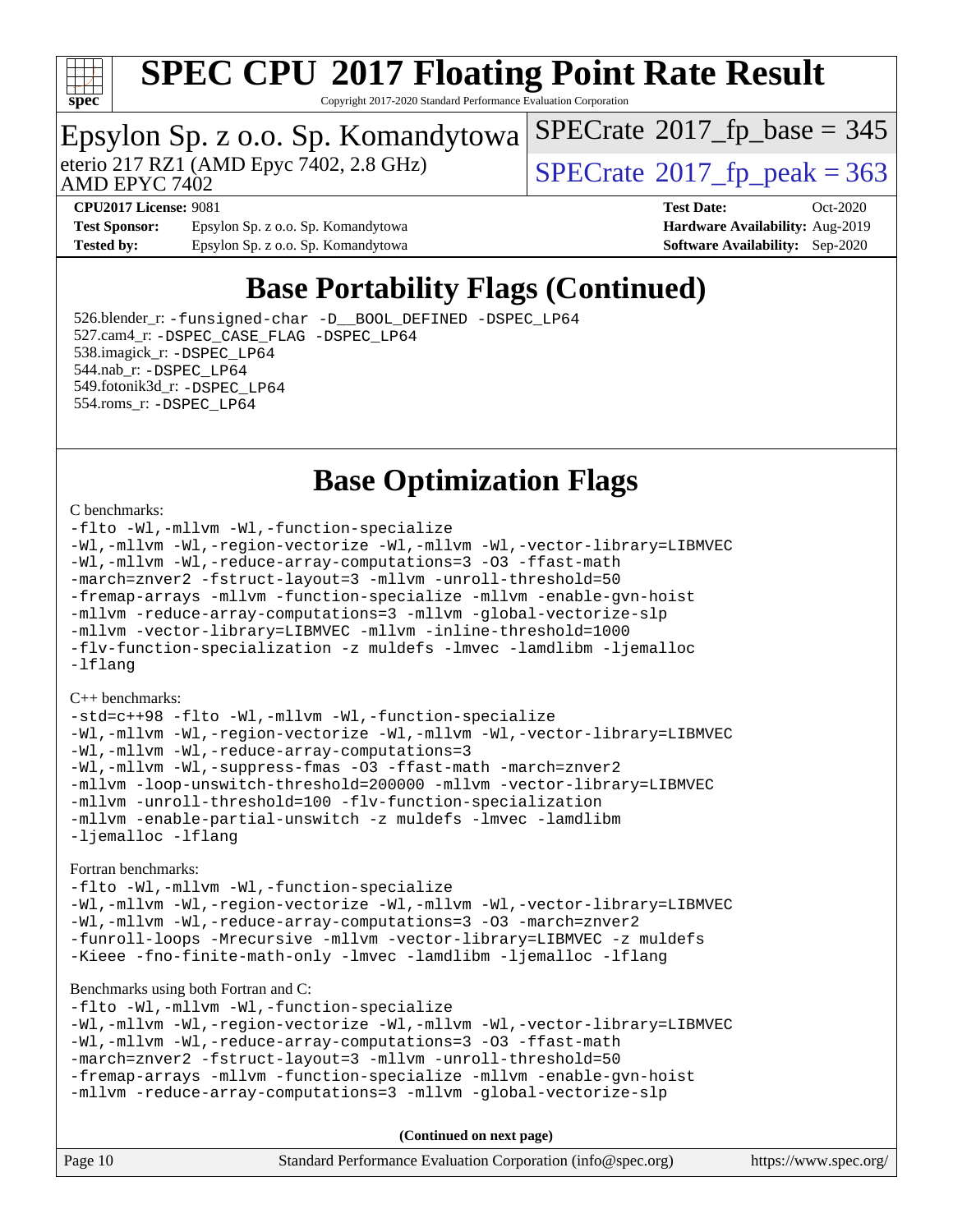

Copyright 2017-2020 Standard Performance Evaluation Corporation

### Epsylon Sp. z o.o. Sp. Komandytowa

AMD EPYC 7402

eterio 217 RZ1 (AMD Epyc 7402, 2.8 GHz)  $\sqrt{\text{SPECrate}^{\otimes}2017\_fp\_peak} = 363$  $\sqrt{\text{SPECrate}^{\otimes}2017\_fp\_peak} = 363$  $\sqrt{\text{SPECrate}^{\otimes}2017\_fp\_peak} = 363$ 

 $SPECTate$ <sup>®</sup>[2017\\_fp\\_base =](http://www.spec.org/auto/cpu2017/Docs/result-fields.html#SPECrate2017fpbase) 345

**[Test Sponsor:](http://www.spec.org/auto/cpu2017/Docs/result-fields.html#TestSponsor)** Epsylon Sp. z o.o. Sp. Komandytowa **[Hardware Availability:](http://www.spec.org/auto/cpu2017/Docs/result-fields.html#HardwareAvailability)** Aug-2019 **[Tested by:](http://www.spec.org/auto/cpu2017/Docs/result-fields.html#Testedby)** Epsylon Sp. z o.o. Sp. Komandytowa **[Software Availability:](http://www.spec.org/auto/cpu2017/Docs/result-fields.html#SoftwareAvailability)** Sep-2020

**[CPU2017 License:](http://www.spec.org/auto/cpu2017/Docs/result-fields.html#CPU2017License)** 9081 **[Test Date:](http://www.spec.org/auto/cpu2017/Docs/result-fields.html#TestDate)** Oct-2020

### **[Base Optimization Flags \(Continued\)](http://www.spec.org/auto/cpu2017/Docs/result-fields.html#BaseOptimizationFlags)**

[Benchmarks using both Fortran and C](http://www.spec.org/auto/cpu2017/Docs/result-fields.html#BenchmarksusingbothFortranandC) (continued): [-mllvm -vector-library=LIBMVEC](http://www.spec.org/cpu2017/results/res2020q4/cpu2017-20201026-24255.flags.html#user_CC_FCbase_F-use-vector-library_e584e20b4f7ec96aa109254b65d8e01d864f3d68580371b9d93ed7c338191d4cfce20c3c864632264effc6bbe4c7c38153d02096a342ee92501c4a53204a7871) [-mllvm -inline-threshold=1000](http://www.spec.org/cpu2017/results/res2020q4/cpu2017-20201026-24255.flags.html#user_CC_FCbase_dragonegg-llvm-inline-threshold_b7832241b0a6397e4ecdbaf0eb7defdc10f885c2a282fa3240fdc99844d543fda39cf8a4a9dccf68cf19b5438ac3b455264f478df15da0f4988afa40d8243bab) [-flv-function-specialization](http://www.spec.org/cpu2017/results/res2020q4/cpu2017-20201026-24255.flags.html#user_CC_FCbase_F-flv-function-specialization) [-funroll-loops](http://www.spec.org/cpu2017/results/res2020q4/cpu2017-20201026-24255.flags.html#user_CC_FCbase_aocc-unroll-loops) [-Mrecursive](http://www.spec.org/cpu2017/results/res2020q4/cpu2017-20201026-24255.flags.html#user_CC_FCbase_F-mrecursive_20a145d63f12d5750a899e17d4450b5b8b40330a9bb4af13688ca650e6fb30857bbbe44fb35cdbb895df6e5b2769de0a0d7659f51ff17acfbef6febafec4023f) [-z muldefs](http://www.spec.org/cpu2017/results/res2020q4/cpu2017-20201026-24255.flags.html#user_CC_FCbase_aocc-muldefs) [-Kieee](http://www.spec.org/cpu2017/results/res2020q4/cpu2017-20201026-24255.flags.html#user_CC_FCbase_F-kieee) [-fno-finite-math-only](http://www.spec.org/cpu2017/results/res2020q4/cpu2017-20201026-24255.flags.html#user_CC_FCbase_aocc-fno-finite-math-only) [-lmvec](http://www.spec.org/cpu2017/results/res2020q4/cpu2017-20201026-24255.flags.html#user_CC_FCbase_F-lmvec) [-lamdlibm](http://www.spec.org/cpu2017/results/res2020q4/cpu2017-20201026-24255.flags.html#user_CC_FCbase_F-lamdlibm) [-ljemalloc](http://www.spec.org/cpu2017/results/res2020q4/cpu2017-20201026-24255.flags.html#user_CC_FCbase_jemalloc-lib) [-lflang](http://www.spec.org/cpu2017/results/res2020q4/cpu2017-20201026-24255.flags.html#user_CC_FCbase_F-lflang) [Benchmarks using both C and C++](http://www.spec.org/auto/cpu2017/Docs/result-fields.html#BenchmarksusingbothCandCXX): [-std=c++98](http://www.spec.org/cpu2017/results/res2020q4/cpu2017-20201026-24255.flags.html#user_CC_CXXbase_std-cpp) [-flto](http://www.spec.org/cpu2017/results/res2020q4/cpu2017-20201026-24255.flags.html#user_CC_CXXbase_aocc-flto) [-Wl,-mllvm -Wl,-function-specialize](http://www.spec.org/cpu2017/results/res2020q4/cpu2017-20201026-24255.flags.html#user_CC_CXXbase_F-function-specialize_7e7e661e57922243ee67c9a1251cb8910e607325179a0ce7f2884e09a6f5d4a5ef0ae4f37e8a2a11c95fc48e931f06dc2b6016f14b511fcb441e048bef1b065a) [-Wl,-mllvm -Wl,-region-vectorize](http://www.spec.org/cpu2017/results/res2020q4/cpu2017-20201026-24255.flags.html#user_CC_CXXbase_F-region-vectorize_fb6c6b5aa293c88efc6c7c2b52b20755e943585b1fe8658c35afef78727fff56e1a56891413c30e36b8e2a6f9a71126986319243e80eb6110b78b288f533c52b) [-Wl,-mllvm -Wl,-vector-library=LIBMVEC](http://www.spec.org/cpu2017/results/res2020q4/cpu2017-20201026-24255.flags.html#user_CC_CXXbase_F-use-vector-library_0a14b27fae317f283640384a31f7bfcc2bd4c1d0b5cfc618a3a430800c9b20217b00f61303eff223a3251b4f06ffbc9739dc5296db9d1fbb9ad24a3939d86d66) [-Wl,-mllvm -Wl,-reduce-array-computations=3](http://www.spec.org/cpu2017/results/res2020q4/cpu2017-20201026-24255.flags.html#user_CC_CXXbase_F-reduce-array-computations_b882aefe7a5dda4e33149f6299762b9a720dace3e498e13756f4c04e5a19edf5315c1f3993de2e61ec41e8c206231f84e05da7040e1bb5d69ba27d10a12507e4) [-Wl,-mllvm -Wl,-suppress-fmas](http://www.spec.org/cpu2017/results/res2020q4/cpu2017-20201026-24255.flags.html#user_CC_CXXbase_F-suppress-fmas_f00f00630e4a059e8af9c161e9bbf420bcf19890a7f99d5933525e66aa4b0bb3ab2339d2b12d97d3a5f5d271e839fe9c109938e91fe06230fb53651590cfa1e8) [-O3](http://www.spec.org/cpu2017/results/res2020q4/cpu2017-20201026-24255.flags.html#user_CC_CXXbase_F-O3) [-ffast-math](http://www.spec.org/cpu2017/results/res2020q4/cpu2017-20201026-24255.flags.html#user_CC_CXXbase_aocc-ffast-math) [-march=znver2](http://www.spec.org/cpu2017/results/res2020q4/cpu2017-20201026-24255.flags.html#user_CC_CXXbase_aocc-march_3e2e19cff2eeef60c5d90b059483627c9ea47eca6d66670dbd53f9185f6439e27eb5e104cf773e9e8ab18c8842ce63e461a3e948d0214bd567ef3ade411bf467) [-fstruct-layout=3](http://www.spec.org/cpu2017/results/res2020q4/cpu2017-20201026-24255.flags.html#user_CC_CXXbase_F-struct-layout) [-mllvm -unroll-threshold=50](http://www.spec.org/cpu2017/results/res2020q4/cpu2017-20201026-24255.flags.html#user_CC_CXXbase_F-unroll-threshold_458874500b2c105d6d5cb4d7a611c40e2b16e9e3d26b355fea72d644c3673b4de4b3932662f0ed3dbec75c491a13da2d2ca81180bd779dc531083ef1e1e549dc) [-fremap-arrays](http://www.spec.org/cpu2017/results/res2020q4/cpu2017-20201026-24255.flags.html#user_CC_CXXbase_F-fremap-arrays) [-mllvm -function-specialize](http://www.spec.org/cpu2017/results/res2020q4/cpu2017-20201026-24255.flags.html#user_CC_CXXbase_F-function-specialize_233b3bdba86027f1b094368157e481c5bc59f40286dc25bfadc1858dcd5745c24fd30d5f188710db7fea399bcc9f44a80b3ce3aacc70a8870250c3ae5e1f35b8) [-mllvm -enable-gvn-hoist](http://www.spec.org/cpu2017/results/res2020q4/cpu2017-20201026-24255.flags.html#user_CC_CXXbase_F-enable-gvn-hoist_e5856354646dd6ca1333a0ad99b817e4cf8932b91b82809fd8fd47ceff7b22a89eba5c98fd3e3fa5200368fd772cec3dd56abc3c8f7b655a71b9f9848dddedd5) [-mllvm -reduce-array-computations=3](http://www.spec.org/cpu2017/results/res2020q4/cpu2017-20201026-24255.flags.html#user_CC_CXXbase_F-reduce-array-computations_aceadb8604558b566e0e3a0d7a3c1533923dd1fa0889614e16288028922629a28d5695c24d3b3be4306b1e311c54317dfffe3a2e57fbcaabc737a1798de39145) [-mllvm -global-vectorize-slp](http://www.spec.org/cpu2017/results/res2020q4/cpu2017-20201026-24255.flags.html#user_CC_CXXbase_F-global-vectorize-slp_a3935e8627af4ced727033b1ffd4db27f4d541a363d28d82bf4c2925fb3a0fd4115d6e42d13a2829f9e024d6608eb67a85cb49770f2da5c5ac8dbc737afad603) [-mllvm -vector-library=LIBMVEC](http://www.spec.org/cpu2017/results/res2020q4/cpu2017-20201026-24255.flags.html#user_CC_CXXbase_F-use-vector-library_e584e20b4f7ec96aa109254b65d8e01d864f3d68580371b9d93ed7c338191d4cfce20c3c864632264effc6bbe4c7c38153d02096a342ee92501c4a53204a7871) [-mllvm -inline-threshold=1000](http://www.spec.org/cpu2017/results/res2020q4/cpu2017-20201026-24255.flags.html#user_CC_CXXbase_dragonegg-llvm-inline-threshold_b7832241b0a6397e4ecdbaf0eb7defdc10f885c2a282fa3240fdc99844d543fda39cf8a4a9dccf68cf19b5438ac3b455264f478df15da0f4988afa40d8243bab) [-flv-function-specialization](http://www.spec.org/cpu2017/results/res2020q4/cpu2017-20201026-24255.flags.html#user_CC_CXXbase_F-flv-function-specialization) [-mllvm -loop-unswitch-threshold=200000](http://www.spec.org/cpu2017/results/res2020q4/cpu2017-20201026-24255.flags.html#user_CC_CXXbase_F-loop-unswitch-threshold_f9a82ae3270e55b5fbf79d0d96ee93606b73edbbe527d20b18b7bff1a3a146ad50cfc7454c5297978340ae9213029016a7d16221274d672d3f7f42ed25274e1d) [-mllvm -unroll-threshold=100](http://www.spec.org/cpu2017/results/res2020q4/cpu2017-20201026-24255.flags.html#user_CC_CXXbase_F-unroll-threshold_2755d0c78138845d361fa1543e3a063fffa198df9b3edf0cfb856bbc88a81e1769b12ac7a550c5d35197be55360db1a3f95a8d1304df999456cabf5120c45168) [-mllvm -enable-partial-unswitch](http://www.spec.org/cpu2017/results/res2020q4/cpu2017-20201026-24255.flags.html#user_CC_CXXbase_F-enable-partial-unswitch_6e1c33f981d77963b1eaf834973128a7f33ce3f8e27f54689656697a35e89dcc875281e0e6283d043e32f367dcb605ba0e307a92e830f7e326789fa6c61b35d3) [-z muldefs](http://www.spec.org/cpu2017/results/res2020q4/cpu2017-20201026-24255.flags.html#user_CC_CXXbase_aocc-muldefs) [-lmvec](http://www.spec.org/cpu2017/results/res2020q4/cpu2017-20201026-24255.flags.html#user_CC_CXXbase_F-lmvec) [-lamdlibm](http://www.spec.org/cpu2017/results/res2020q4/cpu2017-20201026-24255.flags.html#user_CC_CXXbase_F-lamdlibm) [-ljemalloc](http://www.spec.org/cpu2017/results/res2020q4/cpu2017-20201026-24255.flags.html#user_CC_CXXbase_jemalloc-lib) [-lflang](http://www.spec.org/cpu2017/results/res2020q4/cpu2017-20201026-24255.flags.html#user_CC_CXXbase_F-lflang) [Benchmarks using Fortran, C, and C++:](http://www.spec.org/auto/cpu2017/Docs/result-fields.html#BenchmarksusingFortranCandCXX) [-std=c++98](http://www.spec.org/cpu2017/results/res2020q4/cpu2017-20201026-24255.flags.html#user_CC_CXX_FCbase_std-cpp) [-flto](http://www.spec.org/cpu2017/results/res2020q4/cpu2017-20201026-24255.flags.html#user_CC_CXX_FCbase_aocc-flto) [-Wl,-mllvm -Wl,-function-specialize](http://www.spec.org/cpu2017/results/res2020q4/cpu2017-20201026-24255.flags.html#user_CC_CXX_FCbase_F-function-specialize_7e7e661e57922243ee67c9a1251cb8910e607325179a0ce7f2884e09a6f5d4a5ef0ae4f37e8a2a11c95fc48e931f06dc2b6016f14b511fcb441e048bef1b065a) [-Wl,-mllvm -Wl,-region-vectorize](http://www.spec.org/cpu2017/results/res2020q4/cpu2017-20201026-24255.flags.html#user_CC_CXX_FCbase_F-region-vectorize_fb6c6b5aa293c88efc6c7c2b52b20755e943585b1fe8658c35afef78727fff56e1a56891413c30e36b8e2a6f9a71126986319243e80eb6110b78b288f533c52b) [-Wl,-mllvm -Wl,-vector-library=LIBMVEC](http://www.spec.org/cpu2017/results/res2020q4/cpu2017-20201026-24255.flags.html#user_CC_CXX_FCbase_F-use-vector-library_0a14b27fae317f283640384a31f7bfcc2bd4c1d0b5cfc618a3a430800c9b20217b00f61303eff223a3251b4f06ffbc9739dc5296db9d1fbb9ad24a3939d86d66) [-Wl,-mllvm -Wl,-reduce-array-computations=3](http://www.spec.org/cpu2017/results/res2020q4/cpu2017-20201026-24255.flags.html#user_CC_CXX_FCbase_F-reduce-array-computations_b882aefe7a5dda4e33149f6299762b9a720dace3e498e13756f4c04e5a19edf5315c1f3993de2e61ec41e8c206231f84e05da7040e1bb5d69ba27d10a12507e4) [-Wl,-mllvm -Wl,-suppress-fmas](http://www.spec.org/cpu2017/results/res2020q4/cpu2017-20201026-24255.flags.html#user_CC_CXX_FCbase_F-suppress-fmas_f00f00630e4a059e8af9c161e9bbf420bcf19890a7f99d5933525e66aa4b0bb3ab2339d2b12d97d3a5f5d271e839fe9c109938e91fe06230fb53651590cfa1e8) [-O3](http://www.spec.org/cpu2017/results/res2020q4/cpu2017-20201026-24255.flags.html#user_CC_CXX_FCbase_F-O3) [-ffast-math](http://www.spec.org/cpu2017/results/res2020q4/cpu2017-20201026-24255.flags.html#user_CC_CXX_FCbase_aocc-ffast-math) [-march=znver2](http://www.spec.org/cpu2017/results/res2020q4/cpu2017-20201026-24255.flags.html#user_CC_CXX_FCbase_aocc-march_3e2e19cff2eeef60c5d90b059483627c9ea47eca6d66670dbd53f9185f6439e27eb5e104cf773e9e8ab18c8842ce63e461a3e948d0214bd567ef3ade411bf467) [-fstruct-layout=3](http://www.spec.org/cpu2017/results/res2020q4/cpu2017-20201026-24255.flags.html#user_CC_CXX_FCbase_F-struct-layout) [-mllvm -unroll-threshold=50](http://www.spec.org/cpu2017/results/res2020q4/cpu2017-20201026-24255.flags.html#user_CC_CXX_FCbase_F-unroll-threshold_458874500b2c105d6d5cb4d7a611c40e2b16e9e3d26b355fea72d644c3673b4de4b3932662f0ed3dbec75c491a13da2d2ca81180bd779dc531083ef1e1e549dc) [-fremap-arrays](http://www.spec.org/cpu2017/results/res2020q4/cpu2017-20201026-24255.flags.html#user_CC_CXX_FCbase_F-fremap-arrays) [-mllvm -function-specialize](http://www.spec.org/cpu2017/results/res2020q4/cpu2017-20201026-24255.flags.html#user_CC_CXX_FCbase_F-function-specialize_233b3bdba86027f1b094368157e481c5bc59f40286dc25bfadc1858dcd5745c24fd30d5f188710db7fea399bcc9f44a80b3ce3aacc70a8870250c3ae5e1f35b8) [-mllvm -enable-gvn-hoist](http://www.spec.org/cpu2017/results/res2020q4/cpu2017-20201026-24255.flags.html#user_CC_CXX_FCbase_F-enable-gvn-hoist_e5856354646dd6ca1333a0ad99b817e4cf8932b91b82809fd8fd47ceff7b22a89eba5c98fd3e3fa5200368fd772cec3dd56abc3c8f7b655a71b9f9848dddedd5) [-mllvm -reduce-array-computations=3](http://www.spec.org/cpu2017/results/res2020q4/cpu2017-20201026-24255.flags.html#user_CC_CXX_FCbase_F-reduce-array-computations_aceadb8604558b566e0e3a0d7a3c1533923dd1fa0889614e16288028922629a28d5695c24d3b3be4306b1e311c54317dfffe3a2e57fbcaabc737a1798de39145) [-mllvm -global-vectorize-slp](http://www.spec.org/cpu2017/results/res2020q4/cpu2017-20201026-24255.flags.html#user_CC_CXX_FCbase_F-global-vectorize-slp_a3935e8627af4ced727033b1ffd4db27f4d541a363d28d82bf4c2925fb3a0fd4115d6e42d13a2829f9e024d6608eb67a85cb49770f2da5c5ac8dbc737afad603) [-mllvm -vector-library=LIBMVEC](http://www.spec.org/cpu2017/results/res2020q4/cpu2017-20201026-24255.flags.html#user_CC_CXX_FCbase_F-use-vector-library_e584e20b4f7ec96aa109254b65d8e01d864f3d68580371b9d93ed7c338191d4cfce20c3c864632264effc6bbe4c7c38153d02096a342ee92501c4a53204a7871) [-mllvm -inline-threshold=1000](http://www.spec.org/cpu2017/results/res2020q4/cpu2017-20201026-24255.flags.html#user_CC_CXX_FCbase_dragonegg-llvm-inline-threshold_b7832241b0a6397e4ecdbaf0eb7defdc10f885c2a282fa3240fdc99844d543fda39cf8a4a9dccf68cf19b5438ac3b455264f478df15da0f4988afa40d8243bab) [-flv-function-specialization](http://www.spec.org/cpu2017/results/res2020q4/cpu2017-20201026-24255.flags.html#user_CC_CXX_FCbase_F-flv-function-specialization) [-mllvm -loop-unswitch-threshold=200000](http://www.spec.org/cpu2017/results/res2020q4/cpu2017-20201026-24255.flags.html#user_CC_CXX_FCbase_F-loop-unswitch-threshold_f9a82ae3270e55b5fbf79d0d96ee93606b73edbbe527d20b18b7bff1a3a146ad50cfc7454c5297978340ae9213029016a7d16221274d672d3f7f42ed25274e1d) [-mllvm -unroll-threshold=100](http://www.spec.org/cpu2017/results/res2020q4/cpu2017-20201026-24255.flags.html#user_CC_CXX_FCbase_F-unroll-threshold_2755d0c78138845d361fa1543e3a063fffa198df9b3edf0cfb856bbc88a81e1769b12ac7a550c5d35197be55360db1a3f95a8d1304df999456cabf5120c45168) [-mllvm -enable-partial-unswitch](http://www.spec.org/cpu2017/results/res2020q4/cpu2017-20201026-24255.flags.html#user_CC_CXX_FCbase_F-enable-partial-unswitch_6e1c33f981d77963b1eaf834973128a7f33ce3f8e27f54689656697a35e89dcc875281e0e6283d043e32f367dcb605ba0e307a92e830f7e326789fa6c61b35d3)

[-funroll-loops](http://www.spec.org/cpu2017/results/res2020q4/cpu2017-20201026-24255.flags.html#user_CC_CXX_FCbase_aocc-unroll-loops) [-Mrecursive](http://www.spec.org/cpu2017/results/res2020q4/cpu2017-20201026-24255.flags.html#user_CC_CXX_FCbase_F-mrecursive_20a145d63f12d5750a899e17d4450b5b8b40330a9bb4af13688ca650e6fb30857bbbe44fb35cdbb895df6e5b2769de0a0d7659f51ff17acfbef6febafec4023f) [-z muldefs](http://www.spec.org/cpu2017/results/res2020q4/cpu2017-20201026-24255.flags.html#user_CC_CXX_FCbase_aocc-muldefs) [-Kieee](http://www.spec.org/cpu2017/results/res2020q4/cpu2017-20201026-24255.flags.html#user_CC_CXX_FCbase_F-kieee) [-fno-finite-math-only](http://www.spec.org/cpu2017/results/res2020q4/cpu2017-20201026-24255.flags.html#user_CC_CXX_FCbase_aocc-fno-finite-math-only) [-lmvec](http://www.spec.org/cpu2017/results/res2020q4/cpu2017-20201026-24255.flags.html#user_CC_CXX_FCbase_F-lmvec) [-lamdlibm](http://www.spec.org/cpu2017/results/res2020q4/cpu2017-20201026-24255.flags.html#user_CC_CXX_FCbase_F-lamdlibm) [-ljemalloc](http://www.spec.org/cpu2017/results/res2020q4/cpu2017-20201026-24255.flags.html#user_CC_CXX_FCbase_jemalloc-lib) [-lflang](http://www.spec.org/cpu2017/results/res2020q4/cpu2017-20201026-24255.flags.html#user_CC_CXX_FCbase_F-lflang)

### **[Peak Compiler Invocation](http://www.spec.org/auto/cpu2017/Docs/result-fields.html#PeakCompilerInvocation)**

[C benchmarks](http://www.spec.org/auto/cpu2017/Docs/result-fields.html#Cbenchmarks): [clang](http://www.spec.org/cpu2017/results/res2020q4/cpu2017-20201026-24255.flags.html#user_CCpeak_clang-c)

[C++ benchmarks:](http://www.spec.org/auto/cpu2017/Docs/result-fields.html#CXXbenchmarks) [clang++](http://www.spec.org/cpu2017/results/res2020q4/cpu2017-20201026-24255.flags.html#user_CXXpeak_clang-cpp)

[Fortran benchmarks](http://www.spec.org/auto/cpu2017/Docs/result-fields.html#Fortranbenchmarks): [flang](http://www.spec.org/cpu2017/results/res2020q4/cpu2017-20201026-24255.flags.html#user_FCpeak_flang)

**(Continued on next page)**

Page 11 Standard Performance Evaluation Corporation [\(info@spec.org\)](mailto:info@spec.org) <https://www.spec.org/>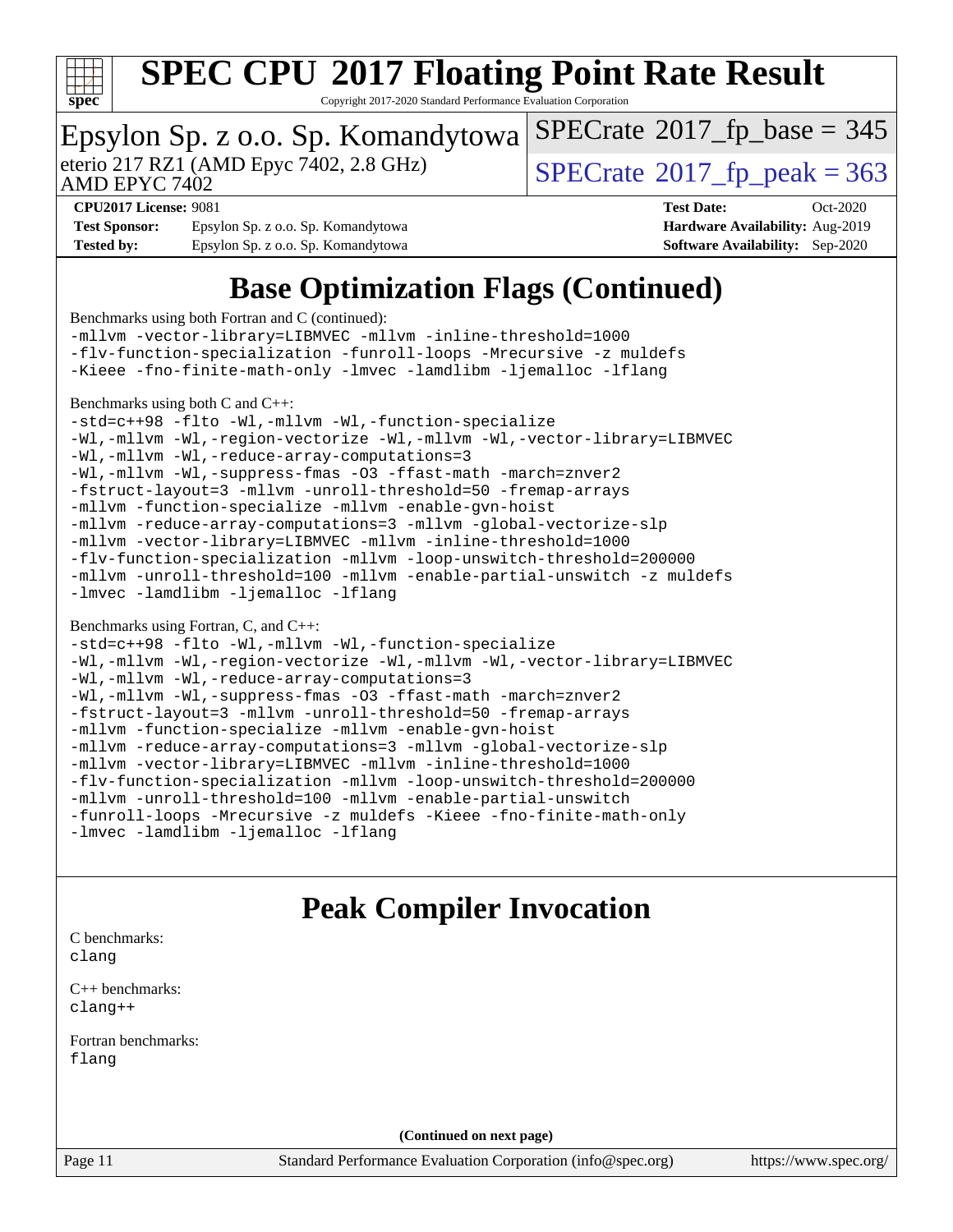

Copyright 2017-2020 Standard Performance Evaluation Corporation

### Epsylon Sp. z o.o. Sp. Komandytowa

AMD EPYC 7402

eterio 217 RZ1 (AMD Epyc 7402, 2.8 GHz)  $\sqrt{\text{SPECrate}^{\otimes}2017\_fp\_peak} = 363$  $\sqrt{\text{SPECrate}^{\otimes}2017\_fp\_peak} = 363$  $\sqrt{\text{SPECrate}^{\otimes}2017\_fp\_peak} = 363$ 

 $SPECTate$ <sup>®</sup>[2017\\_fp\\_base =](http://www.spec.org/auto/cpu2017/Docs/result-fields.html#SPECrate2017fpbase) 345

**[Test Sponsor:](http://www.spec.org/auto/cpu2017/Docs/result-fields.html#TestSponsor)** Epsylon Sp. z o.o. Sp. Komandytowa **[Hardware Availability:](http://www.spec.org/auto/cpu2017/Docs/result-fields.html#HardwareAvailability)** Aug-2019 **[Tested by:](http://www.spec.org/auto/cpu2017/Docs/result-fields.html#Testedby)** Epsylon Sp. z o.o. Sp. Komandytowa **[Software Availability:](http://www.spec.org/auto/cpu2017/Docs/result-fields.html#SoftwareAvailability)** Sep-2020

**[CPU2017 License:](http://www.spec.org/auto/cpu2017/Docs/result-fields.html#CPU2017License)** 9081 **[Test Date:](http://www.spec.org/auto/cpu2017/Docs/result-fields.html#TestDate)** Oct-2020

## **[Peak Compiler Invocation \(Continued\)](http://www.spec.org/auto/cpu2017/Docs/result-fields.html#PeakCompilerInvocation)**

[Benchmarks using both Fortran and C](http://www.spec.org/auto/cpu2017/Docs/result-fields.html#BenchmarksusingbothFortranandC): [flang](http://www.spec.org/cpu2017/results/res2020q4/cpu2017-20201026-24255.flags.html#user_CC_FCpeak_flang) [clang](http://www.spec.org/cpu2017/results/res2020q4/cpu2017-20201026-24255.flags.html#user_CC_FCpeak_clang-c)

[Benchmarks using both C and C++](http://www.spec.org/auto/cpu2017/Docs/result-fields.html#BenchmarksusingbothCandCXX): [clang++](http://www.spec.org/cpu2017/results/res2020q4/cpu2017-20201026-24255.flags.html#user_CC_CXXpeak_clang-cpp) [clang](http://www.spec.org/cpu2017/results/res2020q4/cpu2017-20201026-24255.flags.html#user_CC_CXXpeak_clang-c)

[Benchmarks using Fortran, C, and C++:](http://www.spec.org/auto/cpu2017/Docs/result-fields.html#BenchmarksusingFortranCandCXX) [clang++](http://www.spec.org/cpu2017/results/res2020q4/cpu2017-20201026-24255.flags.html#user_CC_CXX_FCpeak_clang-cpp) [clang](http://www.spec.org/cpu2017/results/res2020q4/cpu2017-20201026-24255.flags.html#user_CC_CXX_FCpeak_clang-c) [flang](http://www.spec.org/cpu2017/results/res2020q4/cpu2017-20201026-24255.flags.html#user_CC_CXX_FCpeak_flang)

### **[Peak Portability Flags](http://www.spec.org/auto/cpu2017/Docs/result-fields.html#PeakPortabilityFlags)**

Same as Base Portability Flags

### **[Peak Optimization Flags](http://www.spec.org/auto/cpu2017/Docs/result-fields.html#PeakOptimizationFlags)**

[C benchmarks](http://www.spec.org/auto/cpu2017/Docs/result-fields.html#Cbenchmarks):

```
 519.lbm_r: -flto -Wl,-mllvm -Wl,-function-specialize
-Wl,-mllvm -Wl,-region-vectorize
-Wl,-mllvm -Wl,-vector-library=LIBMVEC
-Wl,-mllvm -Wl,-reduce-array-computations=3 -Ofast
-march=znver2 -mno-sse4a -fstruct-layout=5
-mllvm -vectorize-memory-aggressively
-mllvm -function-specialize -mllvm -enable-gvn-hoist
-mllvm -unroll-threshold=50 -fremap-arrays
-mllvm -vector-library=LIBMVEC
-mllvm -reduce-array-computations=3
-mllvm -global-vectorize-slp -mllvm -inline-threshold=1000
-flv-function-specialization -lmvec -lamdlibm -ljemalloc
-lflang
 538.imagick_r: Same as 519.lbm_r
 544.nab_r: basepeak = yes
C++ benchmarks: 
 508.namd_r: basepeak = yes
 510.parest_r: -std=c++98 -flto -Wl,-mllvm -Wl,-function-specialize
-Wl,-mllvm -Wl,-region-vectorize
-Wl,-mllvm -Wl,-vector-library=LIBMVEC
                                     (Continued on next page)
```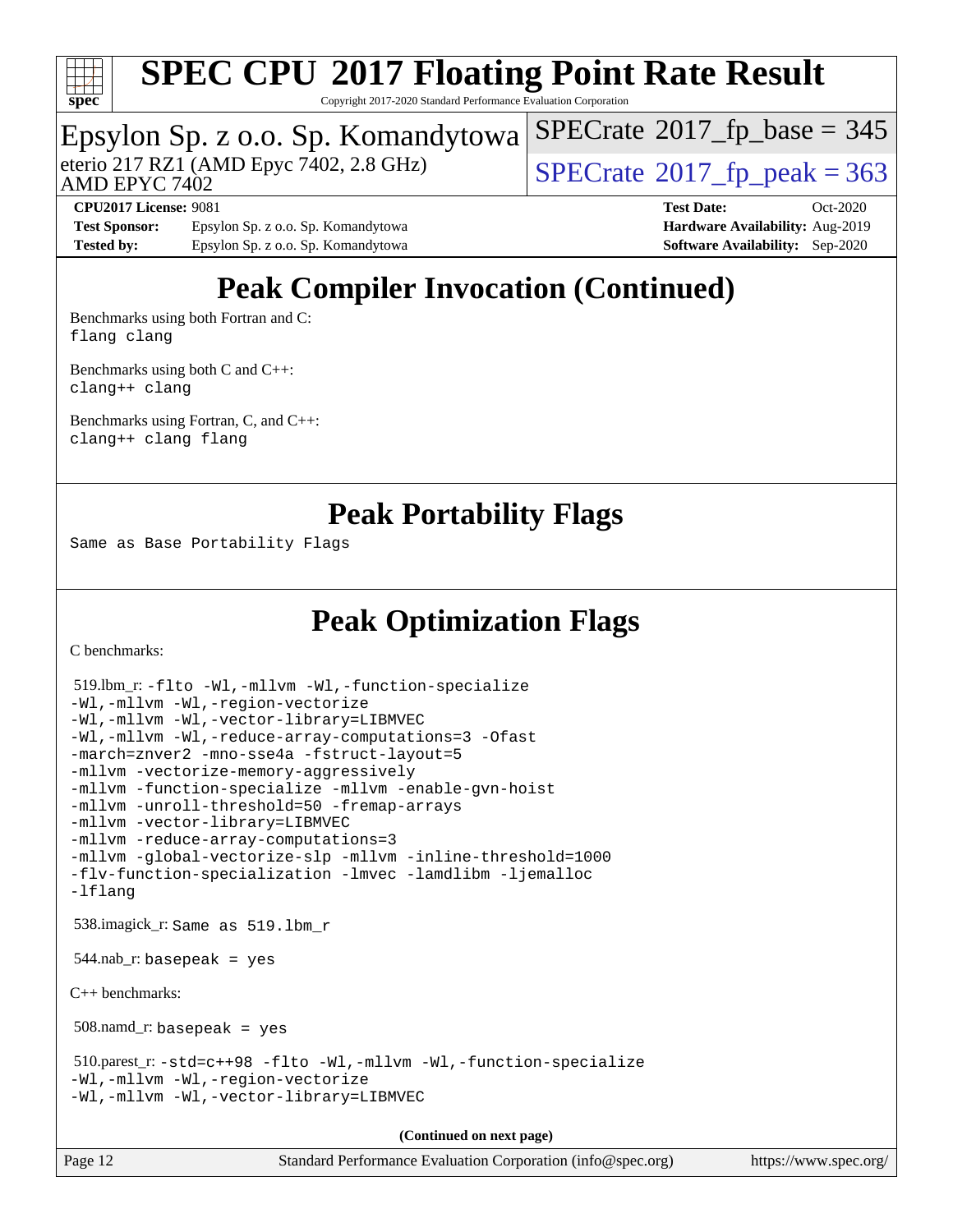

Copyright 2017-2020 Standard Performance Evaluation Corporation

### Epsylon Sp. z o.o. Sp. Komandytowa

AMD EPYC 7402

eterio 217 RZ1 (AMD Epyc 7402, 2.8 GHz)  $\text{SPECrate}$  $\text{SPECrate}$  $\text{SPECrate}$ <sup>®</sup>[2017\\_fp\\_peak = 3](http://www.spec.org/auto/cpu2017/Docs/result-fields.html#SPECrate2017fppeak)63

 $SPECTate$ <sup>®</sup>[2017\\_fp\\_base =](http://www.spec.org/auto/cpu2017/Docs/result-fields.html#SPECrate2017fpbase) 345

**[Test Sponsor:](http://www.spec.org/auto/cpu2017/Docs/result-fields.html#TestSponsor)** Epsylon Sp. z o.o. Sp. Komandytowa **[Hardware Availability:](http://www.spec.org/auto/cpu2017/Docs/result-fields.html#HardwareAvailability)** Aug-2019 **[Tested by:](http://www.spec.org/auto/cpu2017/Docs/result-fields.html#Testedby)** Epsylon Sp. z o.o. Sp. Komandytowa **[Software Availability:](http://www.spec.org/auto/cpu2017/Docs/result-fields.html#SoftwareAvailability)** Sep-2020

**[CPU2017 License:](http://www.spec.org/auto/cpu2017/Docs/result-fields.html#CPU2017License)** 9081 **[Test Date:](http://www.spec.org/auto/cpu2017/Docs/result-fields.html#TestDate)** Oct-2020

## **[Peak Optimization Flags \(Continued\)](http://www.spec.org/auto/cpu2017/Docs/result-fields.html#PeakOptimizationFlags)**

```
510.parest r (continued):
-Wl,-mllvm -Wl,-reduce-array-computations=3
-Wl,-mllvm -Wl,-suppress-fmas-Ofast-march=znver2
-flv-function-specialization -mllvm -unroll-threshold=100
-mllvm -enable-partial-unswitch
-mllvm -loop-unswitch-threshold=200000
-mllvm -vector-library=LIBMVEC
-mllvm -inline-threshold=1000 -lmvec -lamdlibm -ljemalloc
-lflang
Fortran benchmarks: 
 503.bwaves_r: basepeak = yes
 549.fotonik3d_r: -flto -Wl,-mllvm -Wl,-function-specialize
-Wl,-mllvm -Wl,-region-vectorize
-Wl,-mllvm -Wl,-vector-library=LIBMVEC
-Wl,-mllvm -Wl,-reduce-array-computations=3 -O3
-march=znver2 -funroll-loops -Mrecursive
-mllvm -vector-library=LIBMVEC -Kieee
-fno-finite-math-only -lmvec -lamdlibm -ljemalloc
-lflang
 554.roms_r: -flto -Wl,-mllvm -Wl,-function-specialize
-Wl,-mllvm -Wl,-region-vectorize
-Wl,-mllvm -Wl,-vector-library=LIBMVEC
-Wl,-mllvm -Wl,-reduce-array-computations=3
-Wl,-mllvm -Wl,-enable-X86-prefetching -O3 -march=znver2
-funroll-loops -Mrecursive -mllvm -vector-library=LIBMVEC
-Kieee -fno-finite-math-only -lmvec -lamdlibm -ljemalloc
-lflang
Benchmarks using both Fortran and C: 
 521.wrf_r: basepeak = yes
527.cam4_r: basepeak = yes
Benchmarks using both C and C++: 
 511.povray_r: -std=c++98 -flto -Wl,-mllvm -Wl,-function-specialize
-Wl,-mllvm -Wl,-region-vectorize
-Wl,-mllvm -Wl,-vector-library=LIBMVEC
-Wl,-mllvm -Wl,-reduce-array-computations=3
-Wl,-mllvm -Wl,-x86-use-vzeroupper=false -Ofast
-march=znver2 -mno-sse4a -fstruct-layout=5
                                     (Continued on next page)
```